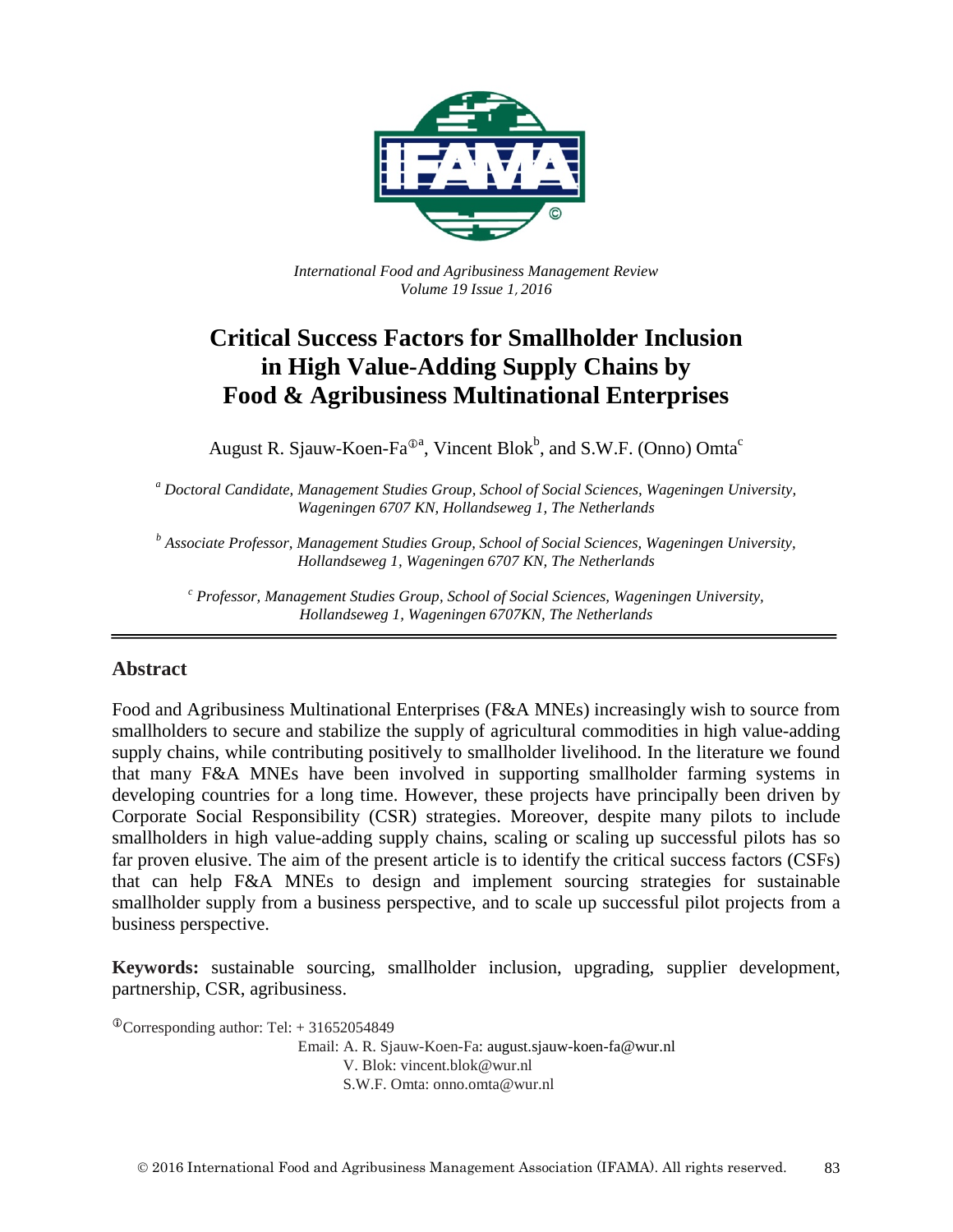### **Introduction**

An increasing number of Food and Agribusiness Multinational Enterprises (F&A MNEs), such as Mondelez, Nestlé and Unilever, recognize the economic potential of smallholder inclusion in Africa, Asia and Latin America and have announced extensive investment plans to source more from smallholders. Smallholder inclusion is defined as a sourcing strategy in which smallholders produce commodities for high value-adding supply chains with a business perspective. A high value-adding food supply chain is defined as a network of food-related businesses through which products move from production to consumption, while gaining incremental value in the marketplace (Stevenson and Pirog 2013).

F&A MNEs increasingly want to include smallholders in high value-adding supply chains to secure (long-term) supply of agricultural commodities, such as cocoa, coffee, vegetables, fruits, nuts, spices and cotton (World Economic Forum 2011 and 2012). The aim is to maintain their competitive advantage in a growing global food market, while contributing positively to smallholder livelihood and rural economic growth.

There are three major arguments why F&A MNEs are increasingly investing in smallholder inclusion in an era that is characterized by increasing and changing (dietary shift) food demands, on the one hand, and decreasing amounts of freely available and suitable new lands, on the other. First, according to several long-term global food security studies, the major part of the additional food needed to feed the world in 2050 should come from higher yields (Bruinsma 2009; Ittersum 2011; Tilman et al. 2011). Smallholders in developing and emerging economies have a large potential to produce much more food because they currently show on average low yields per hectare.

Second, F&A MNEs invest in high value-adding smallholder supply chains because these investments could provide simultaneously opportunities to access local markets and to advance local economic growth (Proctor and Digal 2008; Kapstein and Kim 2011). It is expected that local food consumer markets of emerging and developing economies will expand by about three billion middle-class consumers in the coming twenty years (Kharas 2010).

Finally, firms/business are increasingly called upon to play a positive role in solving global pressing problems such as combatting climate change, food insecurity and poverty, and thus to contribute to a more sustainable development as recommended in the 'Sustainable Development Goals 2015-2030' of the UN (2015). This applies most notably to F&A MNEs, because of their influence and activities in global food supply chains both at home and in host countries (Sjauw-Koen-Fa 2010). Therefore, investing in smallholder inclusion to secure a (long-term) sustainable supply of commodities provides them with an opportunity to express responsiveness and responsibility to social issues from a business perspective.

However, smallholder agriculture in developing and emerging economies faces several productivity and transactional barriers in its efforts to access high value-adding food markets, e.g., supermarkets, and regional and global markets. These include dispersed production, low productivity, variable quality, high transaction costs, poor market institutions and poor governance, and an inaccessible rural financial system (London et al. 2010; Wiggins et al. 2010;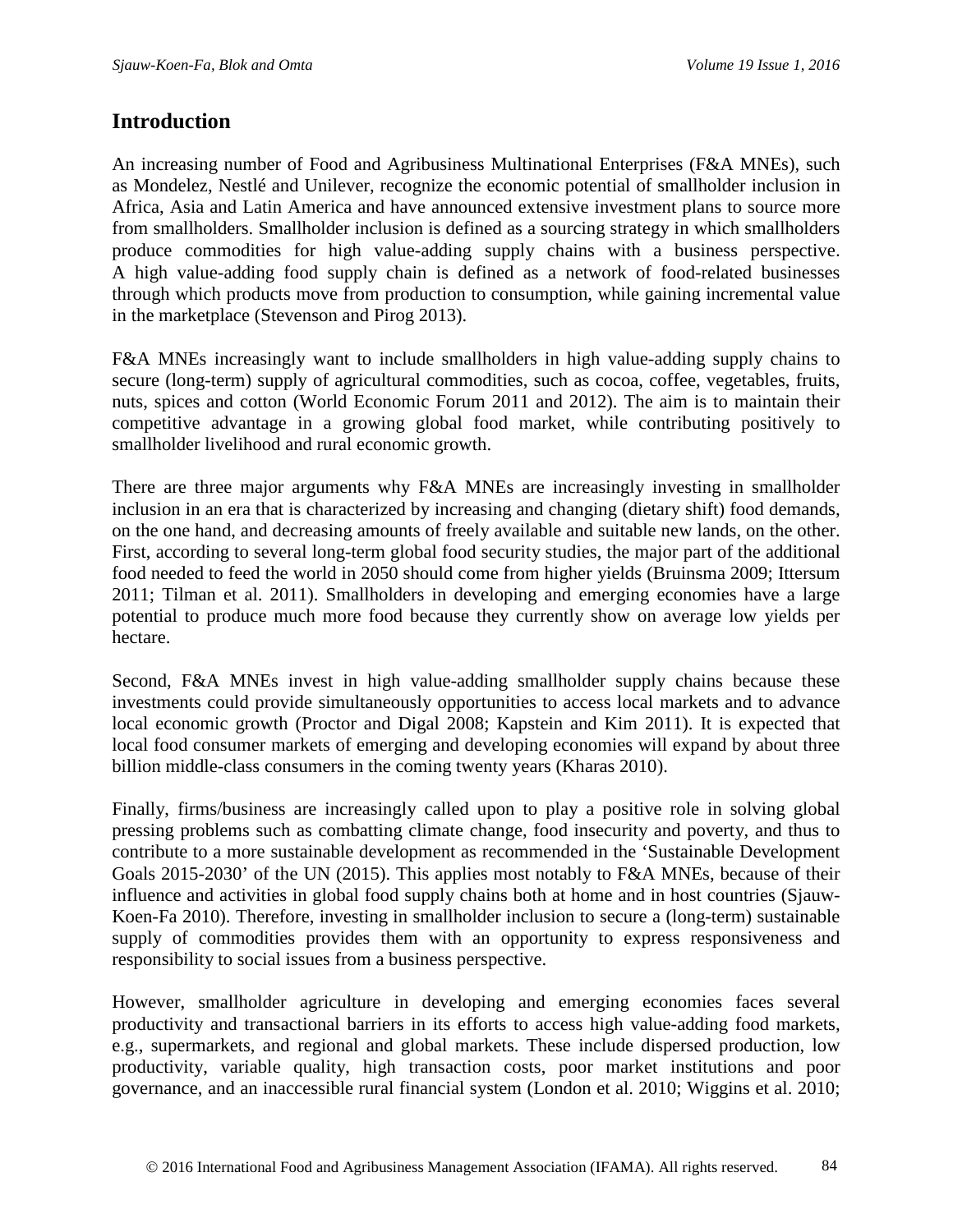IFAD 2012; Hazell et al. 2010; Sjauw-Koen-Fa 2012). Therefore, smallholder agriculture in developing countries must be upgraded to achieve its full potential.

Upgrading strategies demand increasing smallholder farmers' capabilities and creating new business relationships among all strategic partners within the supply chain. To achieve this, F&A MNE-smallholder farmer relationship must shift from short-term transactional (characteristic of conventional sourcing strategies) into long-term cooperative relationships (supplier development strategy), because upgrading of smallholder farming systems (the supply base) is a long-term process (Hahn et al. 1990; Spekman 1988; Humphrey 2004).

Hahn et al. (1990) introduced the concept of a supplier development for upgrading suppliers in developing economies to produce goods such as apparels, automobile and electronic parts for MNEs situated in developed countries. They defined this concept as a long-term cooperative effort between a buying firm and its suppliers to upgrade the suppliers' technical, quality, delivery, and cost capabilities. The ultimate goal of supplier development programs is to form a mutually beneficial relationship that will help the partners ('buyer and seller') of the supply chain to compete in the market place (Hahn et.al. 1990; Watts and Hahn 1992). We adapted this concept for sustainable smallholder supply.

In addition to upgrading of smallholder farming systems, long-term public and private capital investments are required to improve the infrastructure (access to water, roads, improving transport systems and creating storage facilities) of smallholder farmers to lower transaction costs and reduce post-harvest losses (Schmidhuber et al. 2009; Hallam 2011; Hebebrand 2011). The need of public and private investments to help improving smallholder farming systems in developing economies complies with the concept of smallholder supplier development.

Several F&A MNEs are already including smallholders in high value-adding supply chains and targeting the so-called 'base of the economic pyramid' (Jenkins and Ishikawa 2010; Gold et al. 2013; Hahn and Gold 2013). According to the World Business Council for Sustainable Development (2013), to scale or scaling-up (successful) pilot projects has proven elusive so far, because seen from a business perspective, the investments in scaling up might not automatically comply with corporate return on investments strategy. Even if a successful pilot project shows good potential for sustainable smallholder supply, the conditions on a large scale may differ significantly from the pilot project situation.

For example, on a larger scale the geographical and agricultural conditions might be less suitable, producers organizations prove to be weak, the physical or institutional infrastructure is not developed enough for the scaled situation, existing organizations rely on public subsidies, or the supply chain has become too long and disorganized (Shepherd 2007; Wegener 2012).

There could be also (corporate) finance challenges to address investments and the sequence in which to address them in smallholder supplier development, such as whether to make a local or centralized investment, aiming to provide an integrated solution often in partnership with other stakeholders (London et al. 2010; Hahn and Gold 2013; Dahan et al. 2010).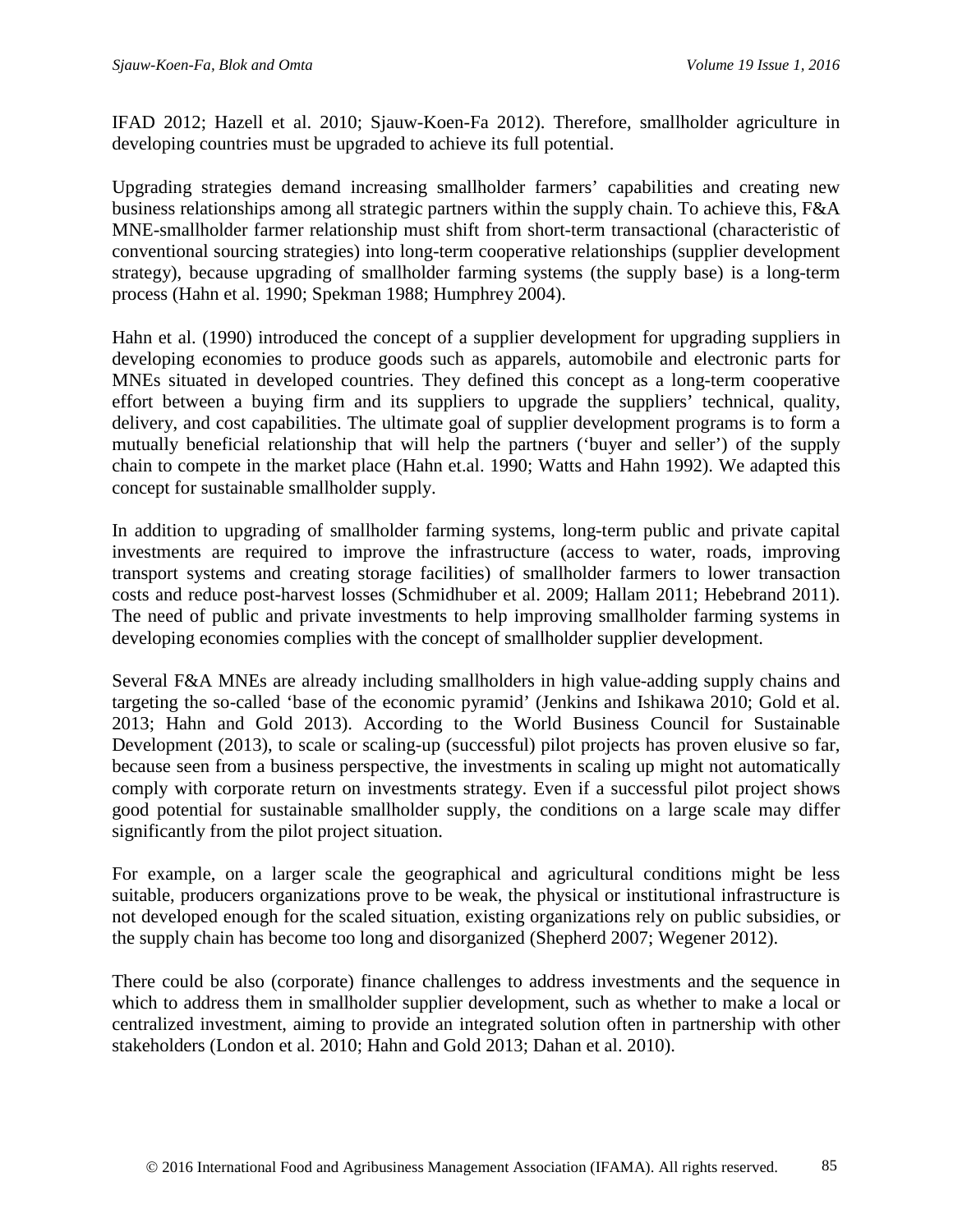Moreover, there are also organizational challenges within the MNEs that might hamper the complex process of smallholder supplier development and lead the smallholder supply chain effectively into the scaled-up phase (Olsen and Boxenbaum 2009; Reficco and Rueda 2012). All these obstacles may make the move from pilot project to scale-up situation too costly and risky for private investors.

The *key question* arises: How can F&A MNEs best include smallholders in their sourcing strategy and contribute to both the MNE's business objectives and the improvement of smallholder livelihood on a large scale?

The aim of the present article is to define the critical success factors (CSFs) that can help F&A MNEs in designing and implementing sourcing strategies for sustainable smallholder supply from a business perspective.

We define CSFs for smallholder inclusion in high value-adding supply chains as the limited number of areas of activities where 'things must go right' to allow this inclusion to flourish (adapted from Rockart, 1979). These are areas/activities in which good performance is necessary to ensure that smallholder inclusion, i.e. smallholder supplier development, will become a viable and sustainable business to secure and stabilize the supply of agricultural commodities, while improving smallholders' livelihoods.

In the next section, we explain the methodological approach, followed by an analysis of arguments for smallholder inclusion in high value adding supply chains. Then the external CSFs for smallholder inclusion in high value-adding supply chains by F&A MNEs are identified. Finally, the findings of the previous two sections are integrated in a sustainable smallholder sourcing model and related CSFs and business drivers for smallholder inclusion are discussed. In this model we have combined the sourcing and CSR perspective.

# **Methodological Approach**

To find the key activities in which good performance is necessary to achieve the goals of smallholder inclusion, we first specified the arguments and related critical questions that arise about smallholder inclusion by F&A MNEs from a business perspective. Then we explored the literature per activity in order to find the related CSFs and drivers for sustainable smallholder supply by F&A MNEs.

For our research we used the five key words in the subject: '**Sourcing Strategies** for **Sustainable Smallholder Supply,** a business perspective' to select publications in the literature. We combined the five key words and used also synonyms and closely related concepts. For example: **sourcing strategies** (procurement, purchasing), **sustainable** (CSR, certification, food standards, ethical codes), **smallholders** (upgrading, BOP, inclusive business, producers organization), **supply** chain (management, global value, governance, partnership, integration).

To collect the relevant literature, we used Google, Scopus and Web of Science, and we also explored the websites of several F&A MNEs (i.e. Unilever, Nestlé, Cargill, Mondelez, MARS, ECOM and ADM).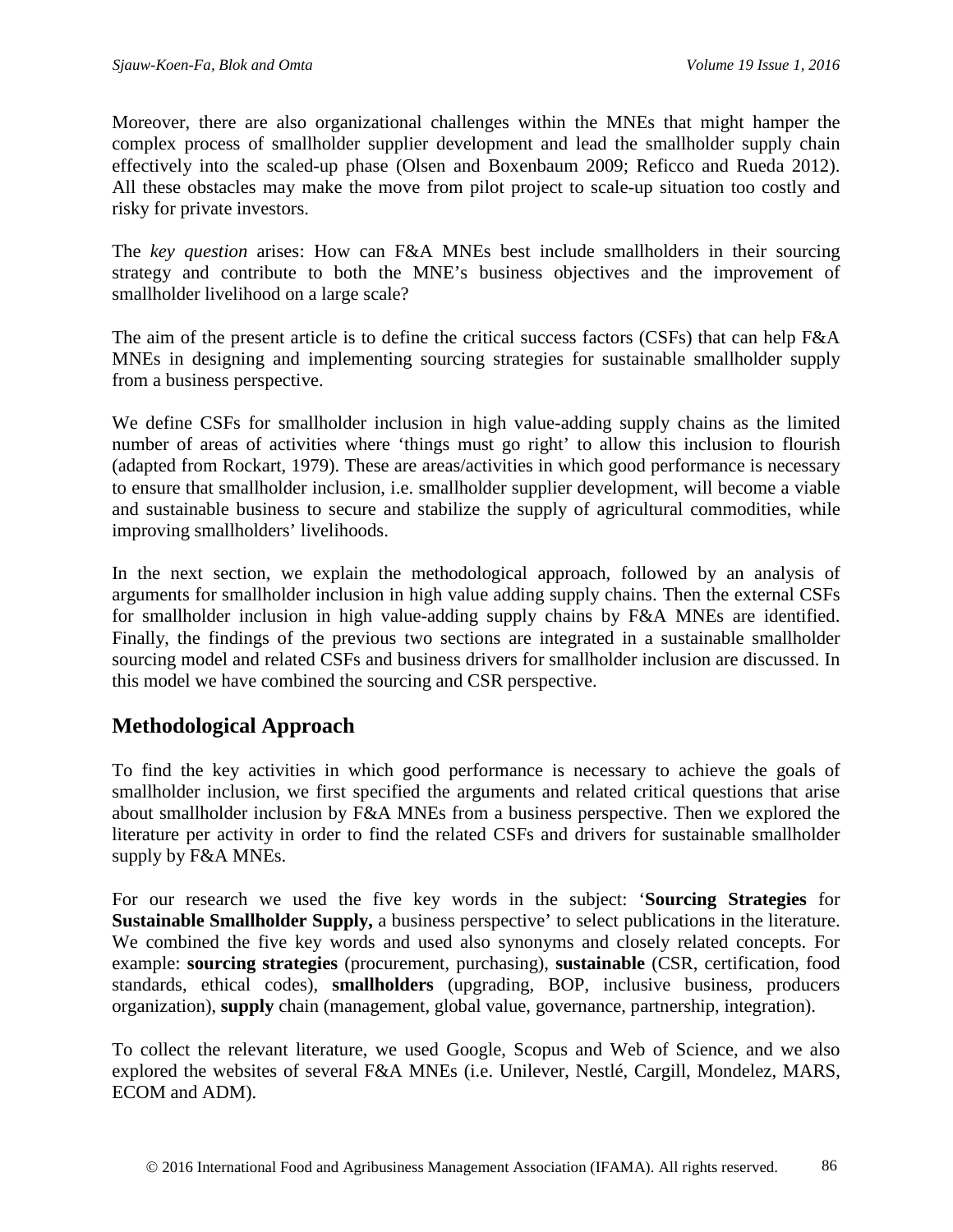We first explored the elements, drivers and barriers and CSFs, and the consistency of the sourcing strategies of multinational enterprises operating in global markets. We found key articles in the global supply and value chain, international business management and business and society literature. We also searched in the literature for case studies and best practices of smallholder inclusion in high value adding supply chains by F&A MNEs to learn about their approach, structure, the process and the CSFs from a business perspective.

The result was a large number of publications about linking smallholders to regional and global food markets (Reardon et al. 2009; Genier et al. 2009; BOP Innovation Center 2012; London et al. 2010; Jenkins and Ishikawa 2010, 21; IFAMR 2014; Seas of Change 2012 (www.seas ofchange.net); Gold et al. 2013; Graf et al. 2015; Blok et al. 2013).

Many of the cases were CSR driven, or were dependent on temporary (financial) support from donor countries, public bodies, private foundations or NGOs (on project approach). These cases were excluded from our study, because they did miss the business approach or there was no F&A MNE involvement.

In the literature we also found a number of papers in which F&A MNEs are described as sourcing certified commodities produced by smallholders in developing and emerging economies such as cocoa, coffee, timber, cotton, bananas and fish (Giovannuci and Ponte (2005); Blackman and Rivera 2010; Rueda and Lambin 2013; Fayet and Vermeulen 2012), or participating in Roundtables such as in palm oil, soybean and organic cotton to promote the growth and use of sustainable certified agricultural commodities (Geibler 2013). Certification schemes have been qualified as a 'Tripartite Standards Regime (TRS) and shared between all supply chain actors (Hatanaka et al. 2012; Loconto and Busch 2010). The (new) established third party certification bodies to audit/inspect the required sustainable standards and codes to be met by producers/smallholders have become a (new) interface between F&A MNEs and all other actors of the supply chain (Afrane et al. 2013). We excluded therefore certification and roundtables cases from our research, because they have not established closer business ties with smallholders needed for smallholder supplier development. Moreover, the current widely applied sourcing strategies based on food standards and ethical codes and certification schemes are first and foremost CSR driven, i.e. designed to get a social license to operate (Howard-Greenville 2003; Gunningham et al. 2004).

For our study we searched for case studies in which F&A MNEs are involved in smallholder supplier developments from a business perspective that go beyond the pilot project phase. We found in the literature review few case studies on smallholder inclusion by F&A MNEs using a value chain approach (Hasibuan-Sedyono 2010; Sjauw-Koen-Fa 2014; Bruni and Schiff 2014; Perez-Alleman and Sandilands 2008; Graf et al. 2015).

### **Arguments for Smallholder Inclusion in High Value-Adding Supply Chains**

From various long-term global food security studies (Bruinsma 2009; Ittersum 2011; Tilman et al. 2011; McKinsey Global Institute 2011), it can be concluded that large-scale and high-tech agriculture, particularly in developed regions (North America and the EU) alone, will not be sufficient to produce the additional food that is required to meet the world food demand in 2050.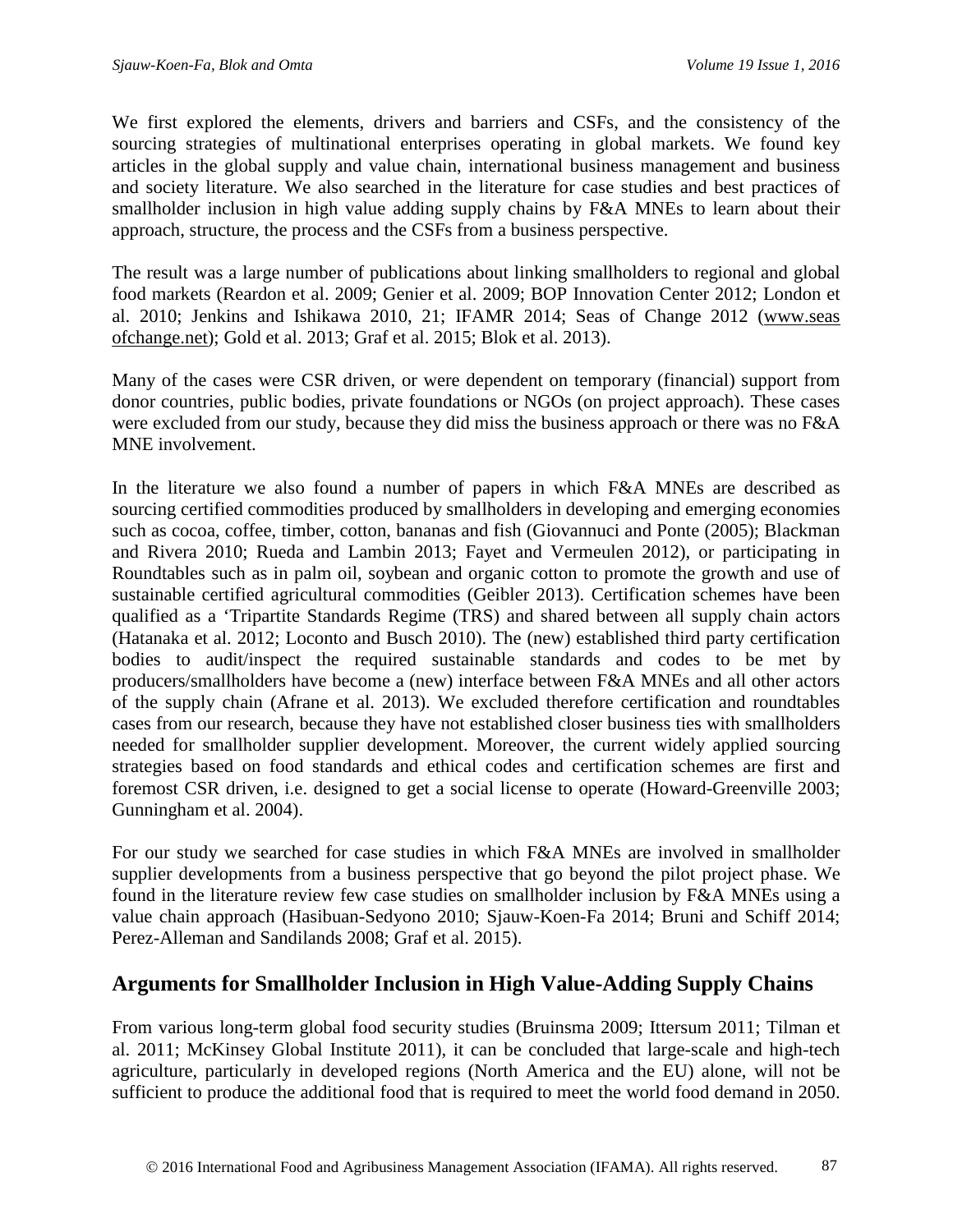A key constraint in meeting this demand is that the optimum theoretical crop yield ceilings of many food crops have nearly been reached (Fischer et al. 2009; Lobell et al. 2009). However, the crop yield ceilings of many food crops in developing regions have not been reached yet. As such, their average yield per hectare is at least two times lower compared to crops in developed countries, and best yields within developing regions have been also significant lower than the average (e.g. Frischer et al. 2009; Ittersum 2011; World Bank 2008). In Western Europe and North America the average annual yield of cereals is 6.5 tonnes per hectare, while in developing economies it is 2.9 tonnes per hectare. In the least developed economies, the average annual yield is even as low as 1.8 tonnes per hectare (average 2009-2011, computed from FAOSTAT). These averages show that small-scale agriculture in developing and emerging economies can be improved substantially to help meet the growing global demand for food. The critical arguments for unlocking the food potential of small-scale farming systems in developing and emerging economies seen from a macro level can be summarized as follows:

- Small-scale agriculture is the dominant agricultural system in developing regions on which local communities strongly depend for their food supply and income.
- Improving food production by smallholders in developing regions will reduce the demand for new arable land and additional clean water, which both will become scarcer in the future.
- The development of small-scale agriculture in developing regions can be a 'win-win' proposition. F&A MNEs want to secure the supply of agricultural commodities, while improving the livelihood of millions of smallholder farmers at the 'Bottom of the Pyramid' (Prahalad and Hart 2002; Karnani 2006).

These arguments on a micro level provide pros for a business case for smallholder inclusion in order to secure sustainable (long-term) supply by F&A MNEs, which is the focus of the present article. Although F&A MNEs have a dominant influence in global food supply chains both at home and in host countries, their capacity to provide smallholders with access to regional and global markets for business must be not overestimated—they can't do it alone. There are about 500 million smallholders in the world, of which 200 million are commercially oriented and 300 million are subsistent farms (Christen and Anderson 2013).

Fortunately, there are numerous initiatives by others, such as public and private foundations (including SMEs), donor related entities and NGOs, to link smallholders in developing and emerging economies to local and export markets on a short-term project base driven by CSR motives. However, we face the problem of continuity of smallholder farms. The challenge of linking smallholders to markets is to ensure that they become self-propelling businesses, which can survive in an open market place without external development support.

# **Critical Success Factors Regarding Smallholder Inclusion in High Value-Adding Supply Chains**

F&A MNEs like Unilever, Nestlé and Mondelez recognize the strategic business and market opportunities of small-scale agriculture in developing and emerging economies (see arguments in previous sections) and have announced investment plans to develop sustainable smallholder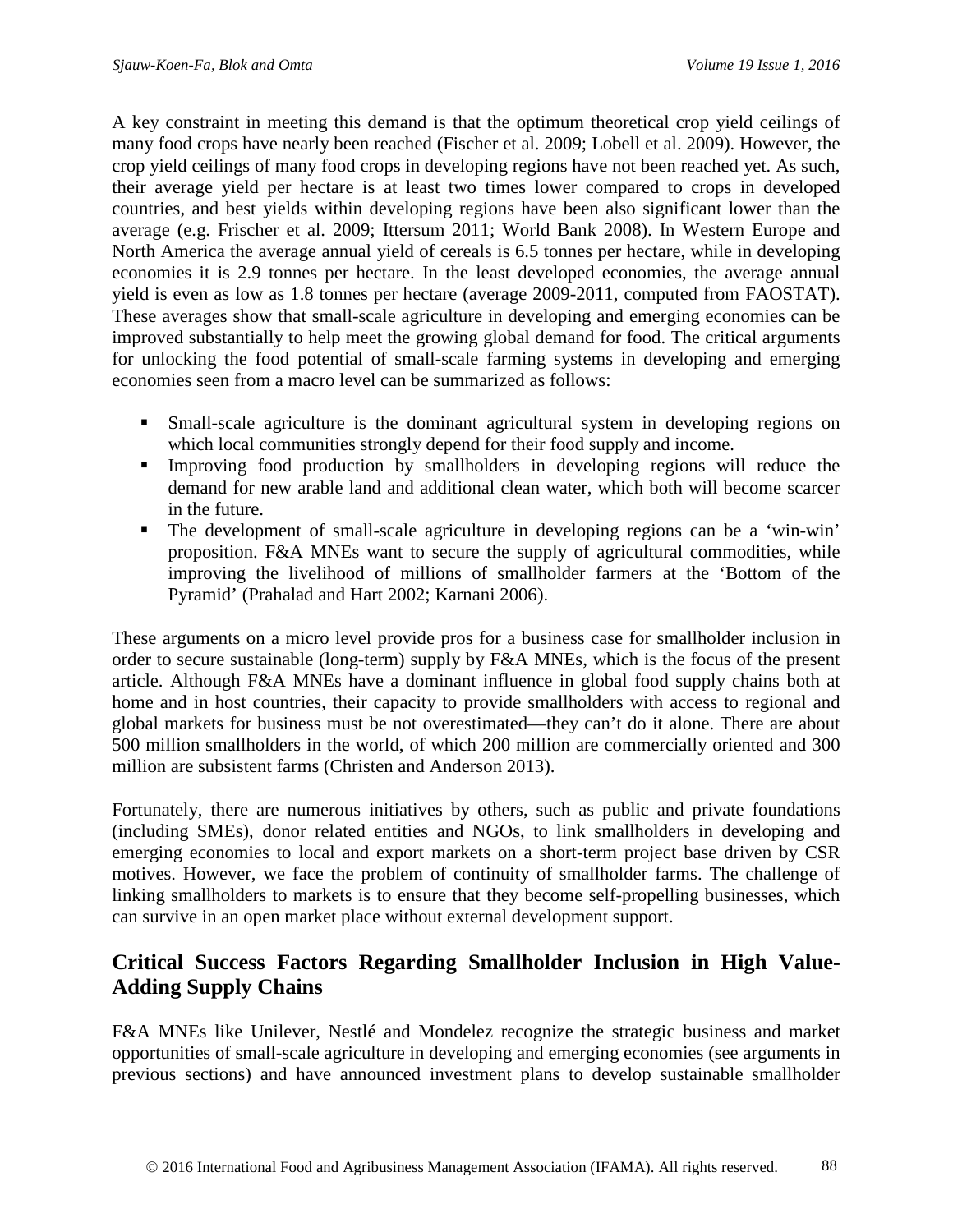supply in the coming period. Seen from a business perspective, F&A MNEs need a viable business case.

To explore CSFs of smallholder inclusion in the literature we have transformed the *key question* for smallholder inclusion (see Introduction) into six critical sub questions:

- *i.* Which smallholder segments are suitable for inclusion from a business perspective?
- *ii.* How can smallholder productivity, product quality and delivery reliably be improved to meet the demands of high value-adding supply chains in a sustainable and competitive way?
- *iii.* Which governance structures offer the best upgrading prospects for smallholders inclusion?
- *iv.* How can vertical coordination in the smallholder supply chains be strengthened to effectively and efficiently upgrade interventions?
- *v.* How can accessible and affordable rural financial systems be created to ease smallholder demand for investment, working capital and savings effectively?
- *vi.* What are the commitments, attributes and procurement organizations needed to invest in and to govern smallholder supply chains to secure (long term) sustainable smallholder supply effectively?

Critical subquestions *i* to *v* are related to external challenges that occur outside (in the market place) of the F&A MNE, while subquestion *vi* is related to internal organizational challenges.

### *External CSFs*

*i. Which smallholder segments are most suitable for smallholder inclusion in high valueadding supply chains for building a business case?*

Several criteria can be used to segment smallholders. The most obvious way to differentiate among small farms is by the size of the landholding in hectare or by the amount of livestock. The World Bank (2008) has defined a small-scale farm as a farm holding that owns or rents less than two hectares of agricultural land. According to this definition, 85 percent of the world's farms are smallholders of which most live in Africa and Asia (FAO 2010, Sjauw-Koen-Fa 2012)). Farm size is, however, highly region-specific and differs per crop and agro-ecological zone, while several factors influence a farm's output and economic viability, such as agronomical conditions, farming systems and access to farm input and credit.

Because of the disadvantages of a segmentation of smallholders based on land size, Torero (2011) differentiated smallholders using a market and institutional orientation as criteria. He divided smallholders into subsistence farmers that are marginalized even in their local economies (Rural world 3) and farmers oriented towards local, provincial, national (Rural world 2), and international markets (Rural world 1). It was noted that these strata are not static but are dynamic due to institutional and infrastructural interventions.

GIZ (2011) uses the degree of commercialization as criterion for finance and segments smallholders in subsistence-oriented farmers and market-oriented farmers for a (bank) financing approach. IFC and GPFI (2011) in contrast to GIZ uses net income generated by farming in that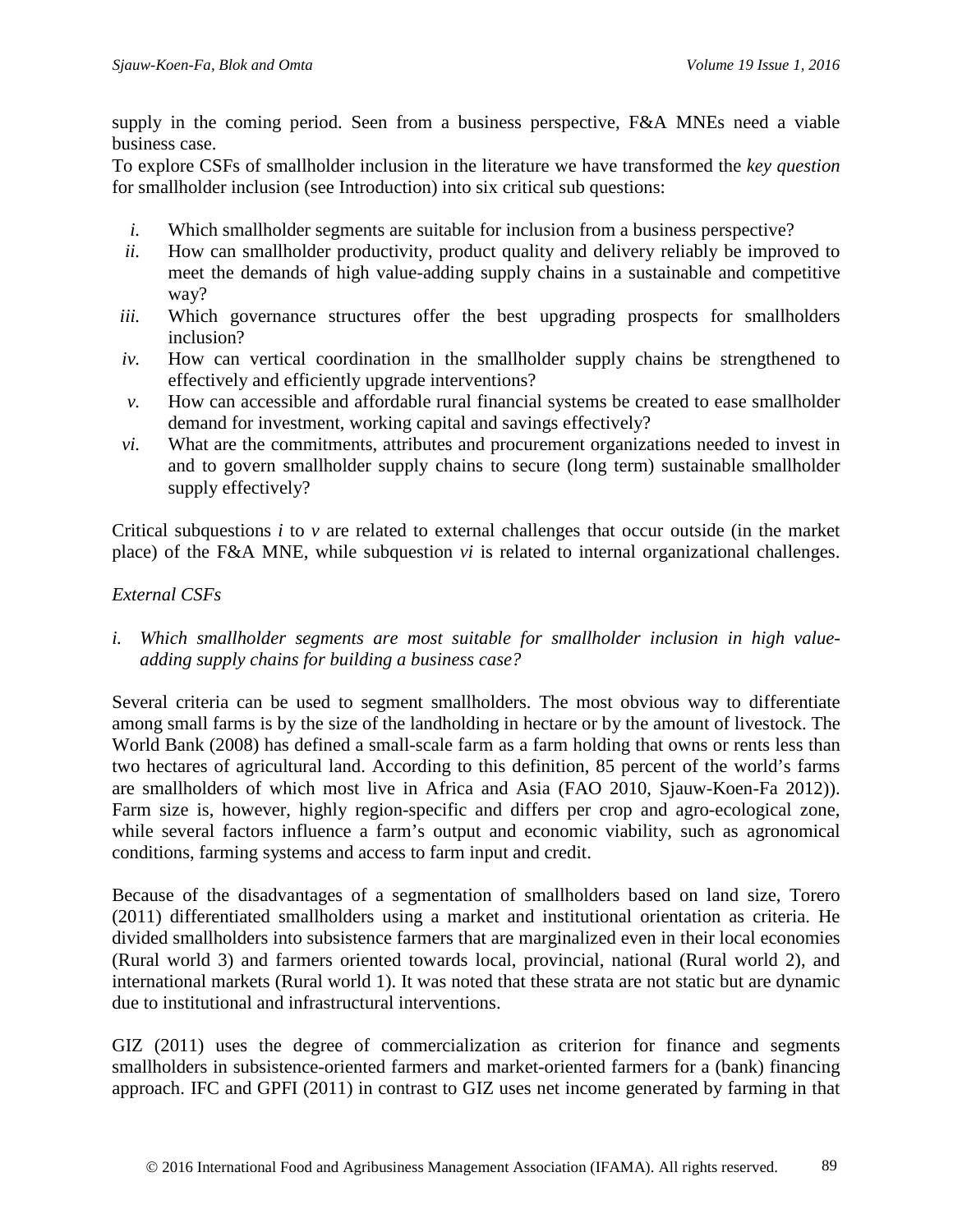country or region as a criterion and segmented smallholders into semi-commercial smallholders (< 2 hectares) and commercial smallholders size (2-20 hectares).

In their study on segmentation of smallholder households Christen and Anderson (2013) used a more comprehensive set of criteria. They used the total household income for a financing approach to divide smallholders into low and middle income countries. However, the authors stressed that these segments are not fixed but rather categories based on common traits that can begin to illuminate the financial mechanism of the smallholder business case. Based on the types of crops grown on the farm, the way smallholders are engaged with markets and the way those markets are organized, Christen and Anderson (2013) have estimated that there are globally 300 million non-commercial smallholders (Rural world 3), 165 million commercial smallholders in *loose* value chains (Rural world 2), and 35 million commercial smallholders in *tight* value chains (Rural world 1).

Non-commercial or subsistence smallholders farm not as a vocation or strategic business choice, but to contribute to their own sustenance and survival. According to Christen and Anderson (2013) contract farming is by definition unfeasible and credit from agricultural suppliers is uncommon.

Therefore we excluded non-commercial of subsistent smallholders from linking smallholder to high value-adding supply chains, because the pros for a viable business case are weak. However, according to the rural world classification of the farm sector, subsistence farmers can be linked best to local markets by improving institutional, infrastructural and market interventions.

Commercial smallholders in *loose* value chains are usually focused on staple crops and these may also include some high value crops such as coffee, cocoa, oilseeds, and corn. They sell their surplus usually on local markets and have limited access to inputs, financial services and information. They rely on unimproved seeds and traditional production methods and the land size is one to two hectares.

Commercial smallholders in *tight* value chains grow cash crops that are sold usually in regional or export markets. Reliable surplus of staple crops could also be sold through local markets. This category of smallholders have access to buyer-provided bundles of improved seeds, inputs, information and finance, and have the capacity to generate reliable high-quality output on a contract farming basis. This category of smallholder farms own according to the classification of Christen and Andersen (2013) at least two hectares.

However, Christen and Anderson (2013) stress that the segments are not meant to be fixed, ironclad divisions, but rather categories based on common traits that can begin to illuminate the financial mechanisms that might best fit the given financial goals and cash flows. Farm sizes also differ geographically and per crop. For example, an average cocoa smallholder farm in Indonesia is 1 hectare while in Ghana it is 2.0 hectares. Coffee smallholders in Nicaragua have on average 3.5 hectares, compared to 5 hectares in Colombia. Cotton farmers in India have on average 1.4 hectares while paddy farmers in Java have an average of 0.3 hectares.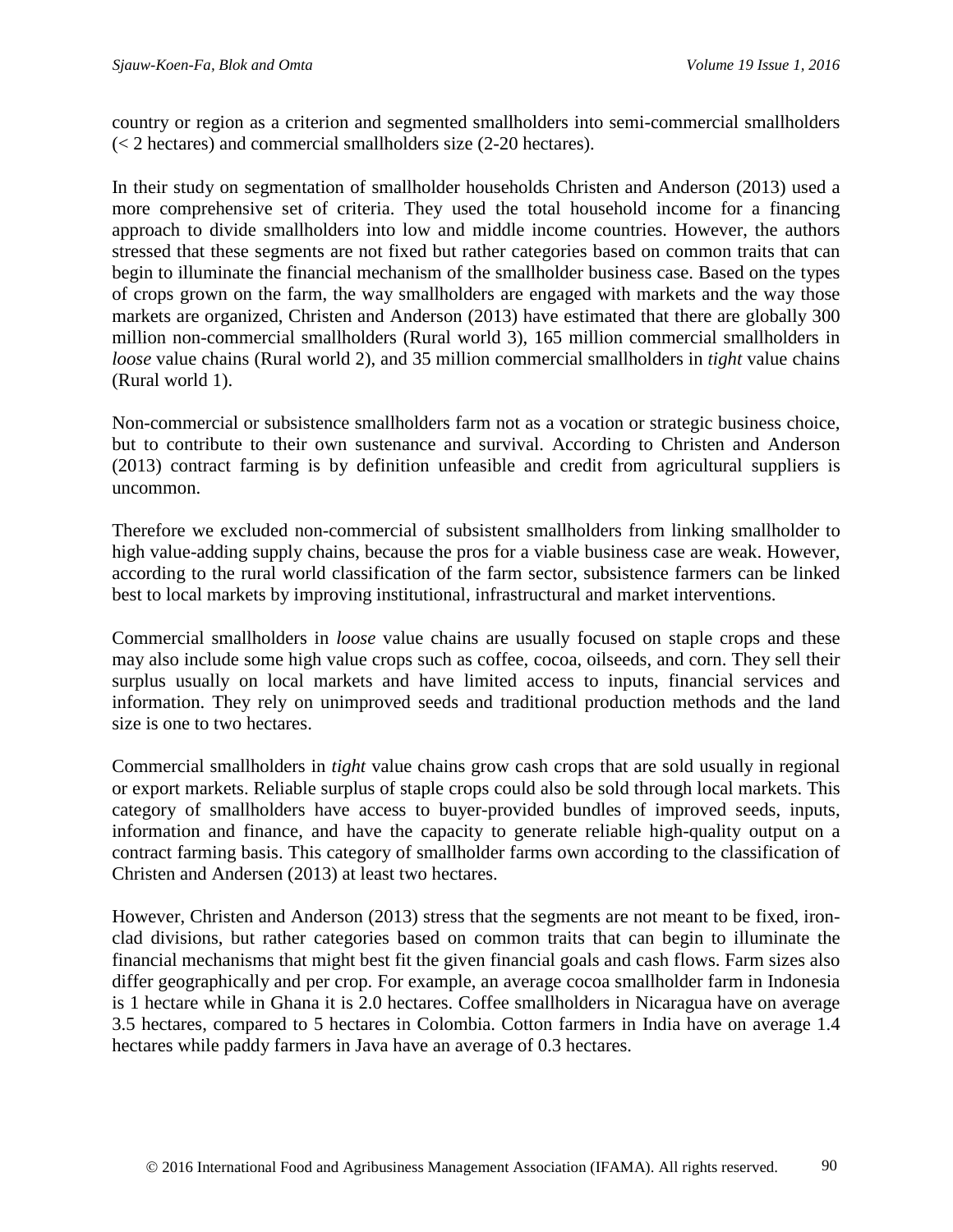We conclude that from the perspective of F&A MNEs, the business case for smallholder inclusion should be primarily focused on commercial smallholders in *tight* value chains developed by Christen and Anderson (2013). This category of smallholders is best equipped to adapt upgrading interventions and to have experience with contract farming. However, commercial farmers in *loose* value chains may also be suitable for high value-adding supply chains if they take a business-like approach to producing a reliable surplus that can be sold through local markets/traders. CSF for a viable business case of smallholder inclusion in high value-adding supply chain is that the selected smallholders are commercial/market oriented and can adapt upgrading interventions to meet a F&A MNE's supply needs in a competitive global market environment.

#### *ii. How can smallholder productivity, product quality and delivery reliability be improved to meet the demands of high value-adding supply chains in a sustainable and competitive way?*

According the literature on competitiveness, the most viable response to this type of challenge is to upgrade (Humphrey 2004; Porter 1990). Upgrading can be defined as 'a move of firms to higher value added activities or interventions in production to improve technology, knowledge and skills, and to increase the benefits or profits deriving from participation in regional or global production networks' (Gereffi et al. 2005, 13). This assumes a regional or global value chain approach driven by a lead firm for example an F&A MNE. A value chain framework offers four types of economic upgrading (Humphrey and Schmitz 2002):

- Process upgrading*:* more efficiently transforming inputs into outputs by reorganizing the production system or by introducing superior technology.
- **Product upgrading:** moving into more sophisticated product lines, which can be defined in terms of increased added value per unit.
- Functional upgrading: acquiring new functions in the chain, such as design or marketing, or abandoning existing low added-value functions in favour of higher added-value activities.
- Chain or inter-sectoral upgrading: where firms move into new but often related sectors.

Upgrading patterns differ by both industry and country based on the input-output structure of the value chain and the institutional context of each country. The typologies of upgrading were originally studied in SMEs industrial sectors (e.g., apparel, garment, IT hardware, and footwear) in developing and emerging economies. These SMEs were led by large firms from Western countries. This phenomenon is studied in the supply chain literature as 'supplier development' (Hahn et al. 1990; Watts and Hahn 1995; Krause and Ellram 1997).

Supplier development is important from a purchasing perspective for developing effective and reliable sources of supply and from a corporate perspective for advancing competitive strategic objectives by linking suppliers' capabilities with internal requirements. However, the 'industrial' upgrading approach can also be applied to agriculture (Humphrey 2004). This will be discussed below.

In the literature several upgrading interventions for small-scale agriculture in developing and emerging economies from a business perspective have been identified (e.g. Eaton and Shepherd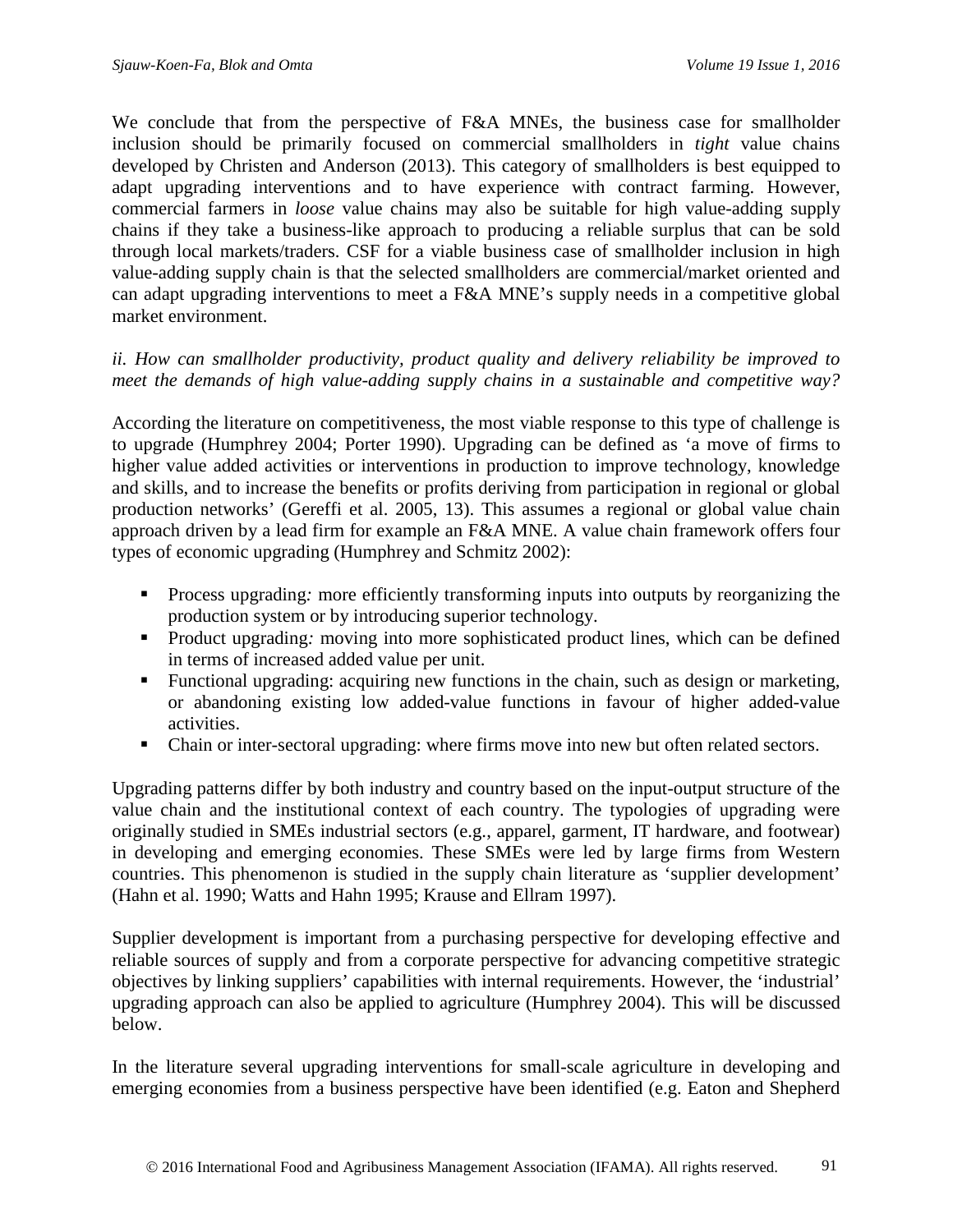2001, 11; London et al. 2010, 588). We have grouped these upgrading interventions into the first three upgrading types of Humphrey and Schmitz (2002) in the following ways:

- Process upgrading: improvement of physical infrastructure, provision of extension services and post-harvest facilities, access to finance, skill transfer and the strengthening of producer organizations.
- Product upgrading: provision of inputs such as fertilizers and seeds, and introduction of advanced farm technologies and certification.
- Functional upgrading: enhancement of farmers/smallholders to become crop specialists (specialization) or collaborate in joint efforts to process and market their products (vertical integration).
- Chain or inter-sectoral upgrading: e.g. introduction of a *new* crop including related activities (post-harvest and marketing).

In the literature the common denominator of upgrading types in global supply chains is that activities at any point in the chain are defined by the four key questions for vertical chain coordination: What is to be produced?, How it is produced?, How much is to be produced? and When and how is the flow of the product along the chain to be handled? (Humphrey and Schmitz 2002). A  $5<sup>th</sup>$  question regarding smallholder inclusion can be added: How do smallholders benefit from upgrading interventions provided by F&A MNEs?

A critical point for upgrading smallholder farming systems is that F&A MNEs are used to sourcing from global agricultural commodity traders and large local exporters rather than purchasing directly from smallholders, because transaction costs, caused by dispersed production, small volumes and poor infrastructure, are high. Moreover, product quality is variable and delivery is uncertain. In a close relationship between supply chain partners, partners are willing to invest resources and time, share risks and rewards and maintain the relationship over a longer period of time because pay-offs may occur over a long time (Landros and Monczka 1989; Krause and Ellram 1997). Therefore, F&A MNEs have to closely collaborate on a longterm basis with their suppliers/intermediaries of the smallholder supply chain to upgrade smallholder farming systems.

It is emphasized in the literature that in order to succeed in market initiatives with the BOP, partnership is required that involves joint efforts between the F&A MNE, suppliers and nonprivate sector stakeholders and local government (Hahn and Gold 2013; Dahan et al. 2010; Rivera-Santos et al. 2012; London and Hart 2004; Perez-Aleman and Sandilands 2008; Dentoni et al. 2012; Bitzer 2012). This approach provides also a good opportunity to consider and to include local knowledge, networks, values and social consequences of smallholder supplier development in order to gain local legitimacy (Reimann et al. 2012; Gifford and Kestler 2008; Perez-Aleman 2012).

The aim of the partnership is to bring together public and private resources and capabilities of the partners needed for smallholder supplier development. In this way F&A MNEs can take into account smallholder supply development issues needed for upgrading. Moreover, they can deal also with a wider set of performance objectives such as securing and stabilizing their own supply of commodities while positively contributing to smallholder livelihood. The mission of the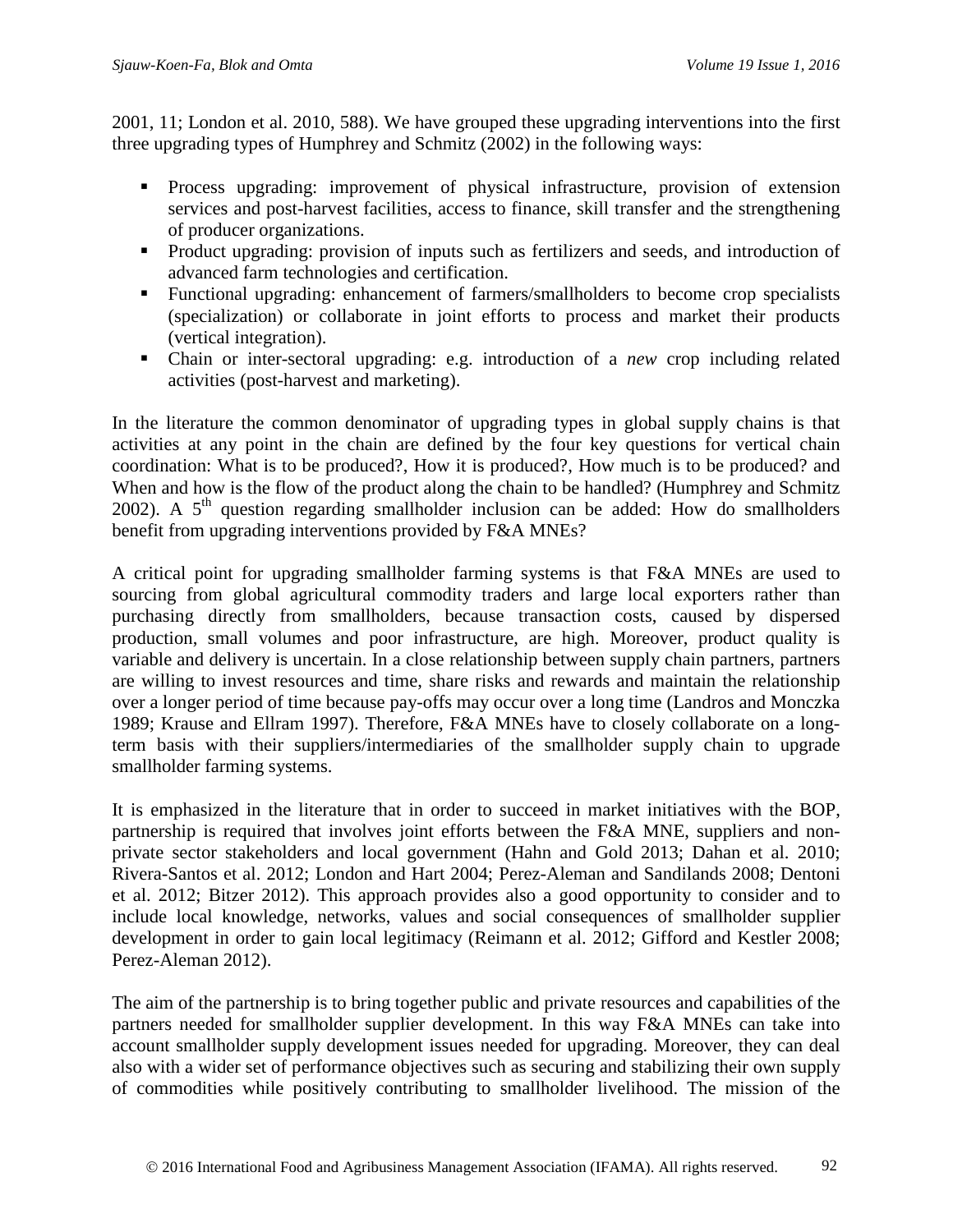partnership is identifying, building and maintaining partnerships, including non-business actors, for upgrading and developing viable sustainable smallholder supply by F&A MNEs. The factors associated with partnership success are described by Mohr and Spekman (1994). These are attributes of the partnership (commitment, coordination, interdependence and trust), communication behaviour (quality, information sharing and participation), and conflict resolution techniques (joint problem solving).

Once the partnership is established, a development program must ensure that the supplier (trader or producers organization) can facilitate upgrading of the smallholder farming system and is willing to develop a close, long-term working relationship with the F&A MNEs (Monczka et al. 1998).

One CSF of the partnership for smallholder supplier development is that there is an open twoway inter-organizational communication between the partners of the farmers upgrading program (Hahn et al. 1990).

#### *iii. Which governance structure offers smallholders the best upgrading prospects?*

Governance can be defined as non-market coordination (Gereffi et al. 2001). It includes issues related to capacities, information, power and decision-making. To include smallholders in high value-adding supply chains, governance functions are important since they indicate the possible leverage points to meet F&A MNE business goals.

Gereffi et al. (2005) distinguished five types of governance forms in global value chains:

- 1. Market chains: there are no tight relationships or asset-specific investments. Switching partners is quick, easy and not costly (typically spot markets).
- 2. Modular value chains: turn-key suppliers make products to the specification of the customer. The ability to codify specifications of the products is high.
- 3. Relational value chains: buyers and suppliers engage in complex interactions. Product specifications cannot be codified, transactions are complex, and supplier capabilities are high.
- 4. Captive value chains: smaller supplying firms are locked in by the lead firm. The ability to codify and the complexity of product specifications are both high, but supplier capabilities are low.
- 5. Hierarchy chains: classical vertical integration. Subsidiaries and affiliates are subject to a lot of managerial control from headquarters. Product specifications cannot be codified, products are complex, and highly competent suppliers cannot be found.

Gereffi et al. (2005) also postulate a framework to determine the emerging coordination or governance structure in a global value chain. This framework is based on the interplay between three independent variables or dimensions:

- The complexity of information and knowledge required to sustain a particular transaction.
- The extent to which this information and knowledge can be codified.
- The capabilities of the supply base in relation to the requirements of the transaction.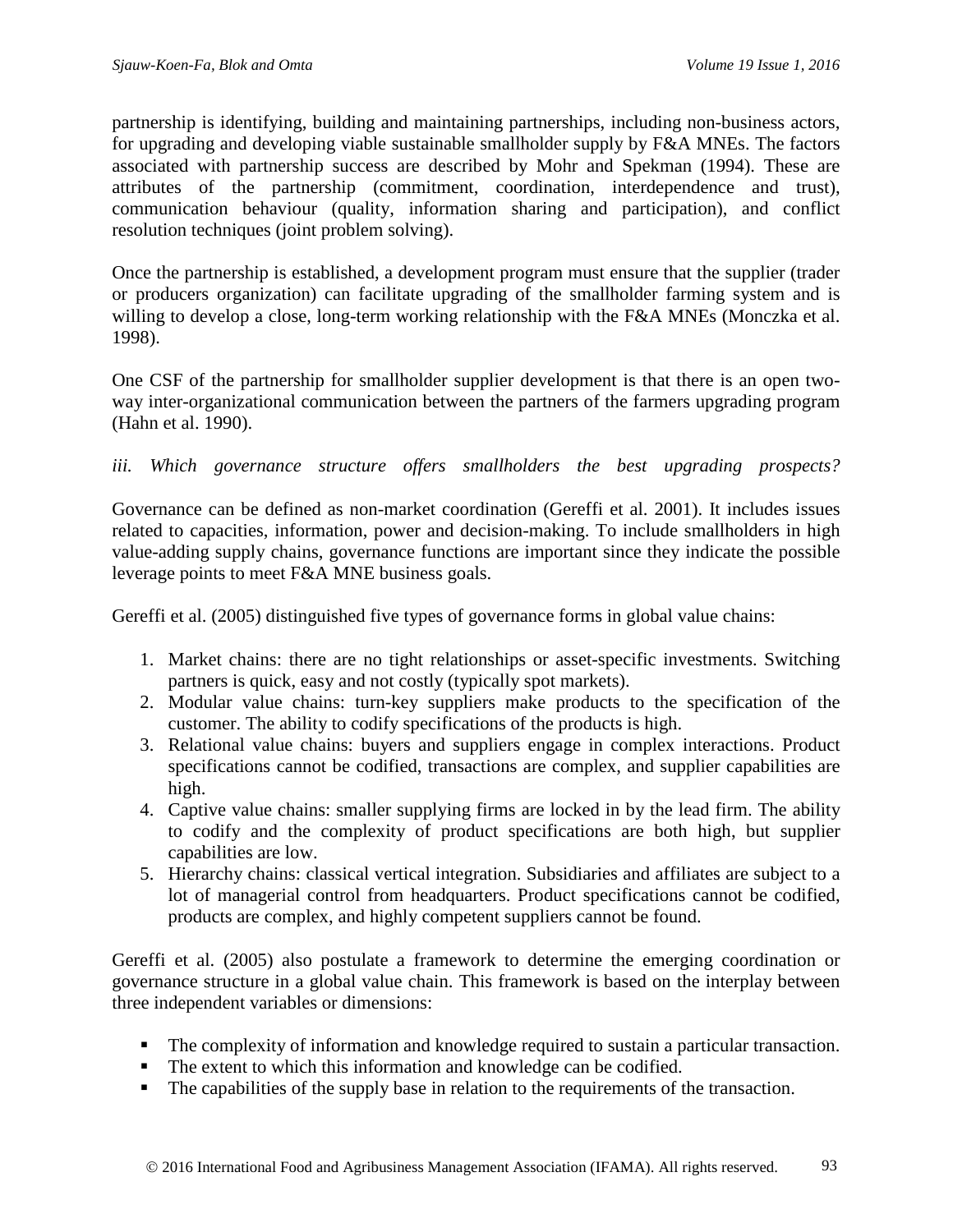Table 1. shows the results of the combination of these three variables in a specific governance form.

|                           | <b>Complexity of</b> | Ability to codify | Supplier capabilities in |
|---------------------------|----------------------|-------------------|--------------------------|
|                           | transactions         | knowledge         | reaching requirements    |
| Market value chains       | low                  | high              | high                     |
| Modular value chains      | high                 | high              | high                     |
| Relational value chains   | high                 | low               | high                     |
| Captive value chains      | high                 | high              | low                      |
| Hierarchical value chains | high                 | low               | low                      |

#### **Table 1.**The Five Governance Types Based on Gereffi et al. (2005)

**Source.** Adapted from Omta and Hoenen 2012

The question arises which of the five governance types of Gereffi et al. (2005) can be used to include a smallholder in high value-adding supply chains. The answer to this question depends on how the characteristics of the market linkages of smallholders in developing and emerging economies match the three dimensions of governance structures.

Rijsgaard et al. (2010) specified the following characteristics of smallholder supply:

- i. Sales of small volumes (high marketing cost per unit).
- ii. High uncertainty of price, which is negotiated at each stage.
- iii. Sales to many and different buyers (moral hazard problems, poor opportunities for acquiring reliable market information from buyers, poor opportunities for accessing finance and other support from buyers).
- iv. Poorly specified quality and standards and a lack of quality control (moral hazard problems, no/low rewards for quality).
- v. Lack of traceability, which is a requirement for certification of food safety and sustainability.

Given these characteristics of smallholder supply, the three value chain governance dimensions of Gereffi et al. (2005) can be qualified as follows:

- Complexity of information and knowledge transfer is high due to characteristics i, ii, iii and v.
- Codification of information and knowledge is high and it significantly increases with certification to meet sustainable and food safety private standards due to characteristics iv and v.
- Capabilities of supply base to adapt the requirements of the transaction are low due to characteristics i, ii and iii.

It can be concluded that the characteristics of smallholder supply chains do not comply with that of the 'Market' (the complexity of information exchanged is low, transactions are relatively simple, governance mechanism is price rather than a powerful lead firm), and 'Hierarchy' (product specification cannot be codified, products are complex, governance is characterized by vertical integration and managerial control within a lead firm) governance types. This means that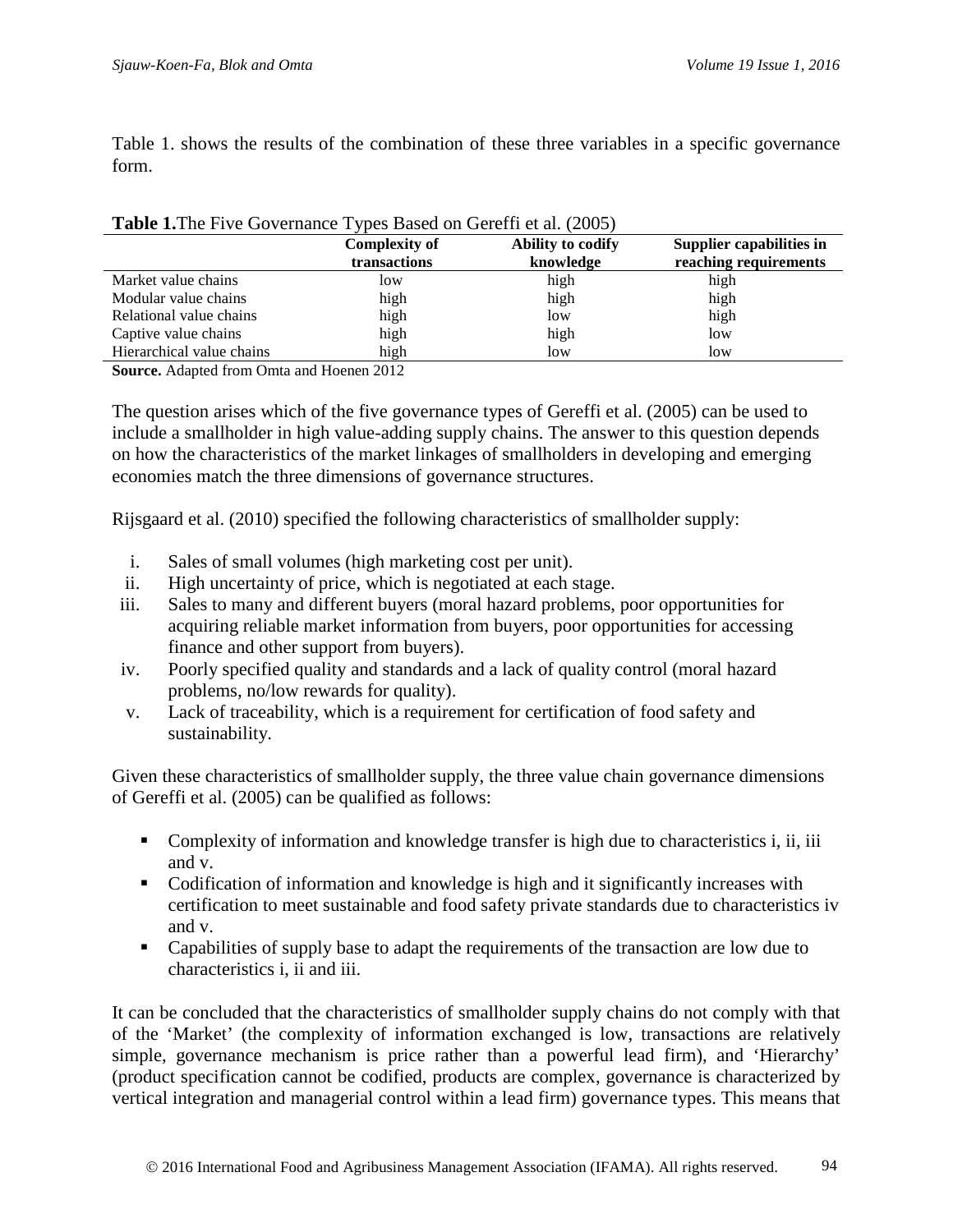the governance of sustainable smallholder supply in high value-adding chains, in which upgrading is the central issue for smallholder supply development, encompasses the 'Modular', 'Relational' and 'Captive' governance types. Of these three governance types, the 'Captive' governance type provides the best opportunities to coordinate the smallholder supplier development programs, because the complexity of transactions as well as the ability to codify transactions are high, while the capabilities in the supply base are low. Therefore chains of smallholders-intermediary and other key partners have to be locked in by lead firm.

The CSF for the captive governance type of smallholder supply chains is that the 'buyer-seller' relationship shifts from an adversarial or transactional to a cooperative one (Spekman 1988; Watts et al. 1995; Krause and Ellram 1997). Transactional 'buyer-seller' relationships are driven by bargaining power and short-term contracts to achieve quick-wins at low cost by the buyer, while a cooperative one is based on partnership-like and long-term contracts to achieve mutual interest such as a smallholder inclusion relationship.

#### *iv. How to strengthen vertical coordination in the smallholder supply chains to effectively and efficiently upgrade support?*

A smallholder farm usually lacks the capacity to improve and influence the markets upon which its business depends. The challenge is then how to unify the hundreds or thousands of individual smallholders for effective upgrading interventions by F&A MNEs. The possible mechanism for this is horizontal integration (Riisgaard et al. 2010), i.e. producers' organisations (POs) of smallholders, particularly co-operatives. A PO is defined as a membership-based collective organisation or a federation of organisations with elected leaders accountable to their constituents (World Bank 2008). They are often seen as effective structures to link small farmers to commercial markets and to integrate them into regional and global value chains (Onumah et al. 2007; Koladay et al. 2007; Getnet and Anullo 2012; Chambo 2009; Bijman and Wollni 2008; Münkner 2012). Moreover, they can also strengthen producers' bargaining power.

A PO is based on the principle that acting collectively improves the position of its members, such as smallholders, and creates growth opportunities in farm productivity and income. A PO can fit together activities, such as upgrading, of sellers (farmers) and buyers (traders and processors) to more effectively meet market requirements than smallholders can individually. There are several areas in which POs can play a role in strengthening the coordination in smallholder supply chains in order to reduce transaction costs and market risks, enabling collective action, and redressing missing markets by applying (innovative) market institutions, such as market intelligent systems, grades and standards, forward contracts, contract discipline and warehouse receipt systems (e.g. Torero 2011; Onumah et al. 2007).

Therefore, the CSF for strengthening vertical coordination of sustainable smallholder supply chains is the emergence and/or empowerment of effective POs, i.e. horizontal integration of smallholders, to upgrade smallholder farming systems.

*v. How can an accessible and affordable rural financing system be created to ease smallholder demands for investment, working capital and savings effectively?*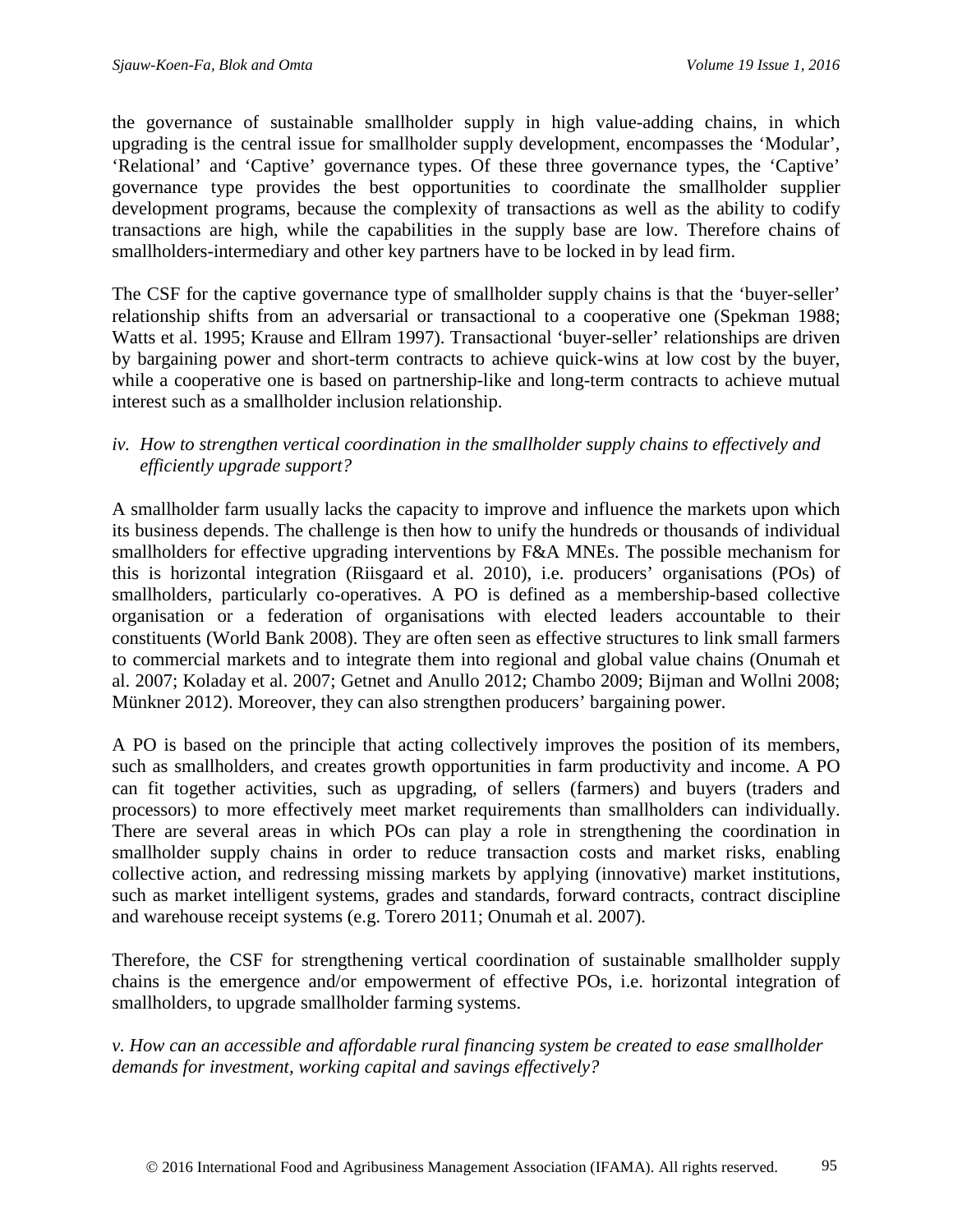Access to affordable financial services is essential in order for smallholders to meet investment and working capital requirements, and other financial services such as insurance to cover risk and savings, to unlock their potential (London et al. 2010; Hazell et al. 2007; Wiggins et al. 2010; IFAD 2012; Sjauw-Koen-Fa 2012).

Smallholders have to invest in new farm assets, technology and equipment to meet the requirements of high value-adding supply chains and to expand their farming business. In developing regions, however, smallholders lack collateral, credit history and access to finance/credit. Moreover, low levels of economic activity and population density result in dispersed demand for financial services, and weaknesses in the implementation of regulations. These, in turn, lead to high transaction costs, risks and information asymmetries that make rural farm financing less attractive for commercial banking (World Bank 2007; IFC 2010; Chalmers et al. 2006; Sjauw-Koen-Fa 2012 32-40). It should be noted that upcoming mobile banking can contribute to lower transactional cost of and provide access to rural financing (Asongu 2013; Maimbo et al. 2010).

Beside investment and working capital smallholders in developing and emerging economies need also savings and insurance services in order to respond to unexpected or irregular expenses and revenues, whether related to farming, festivities, sickness or burials. Smallholders in developing regions are after all risk averse, in view of their limited (financial) capabilities to absorb shocks.

Alternative sources of affordable financing for smallholders range from microfinance institutions (MFIs) to savings and credit groups (SACCOs), and more formalised savings and credit cooperatives (World Bank 2007). In some cases, traders and processors provide financing to smallholders such as pre-payment for contract farming (e.g. IFC 2010; Chalmers et al. 2006). Commercial smallholders have, however, even more difficulties when seeking medium-term and long-term financing. To ease this finance gap Doran et al. (2009), IFC (2010) and GIZ (2011) propose a revitalising of rural agricultural financing, with an emphasis on what the private sector, e.g. F&A MNEs and banks (in cooperation with public financial institutions for development), can contribute to mobilising smallholders.

Commercial banks and investment funds are used to serving the top of the farm production pyramid in developing and emerging economies. This pyramid consists of large farm enterprises and plantations.

Although F&A MNEs are not financial institutions, they can play a role in lowering financial risks for smallholders by providing prepayment before planting, by offering buying commitments of the produced crops or animal products, and by providing a price guarantee to smallholders, and financial access to producer organizations (e.g. Sjauw-Koen-Fa 2014; Vorley and Thorpe 2014).

However, lowering financial risks will increase creditworthiness of smallholders. This will attract (rural) financial institutions to provide finance to smallholders and design of a value chain finance approach for smallholders (Miller and Jones 2010; Sjauw-Koen-Fa 2012 36-38).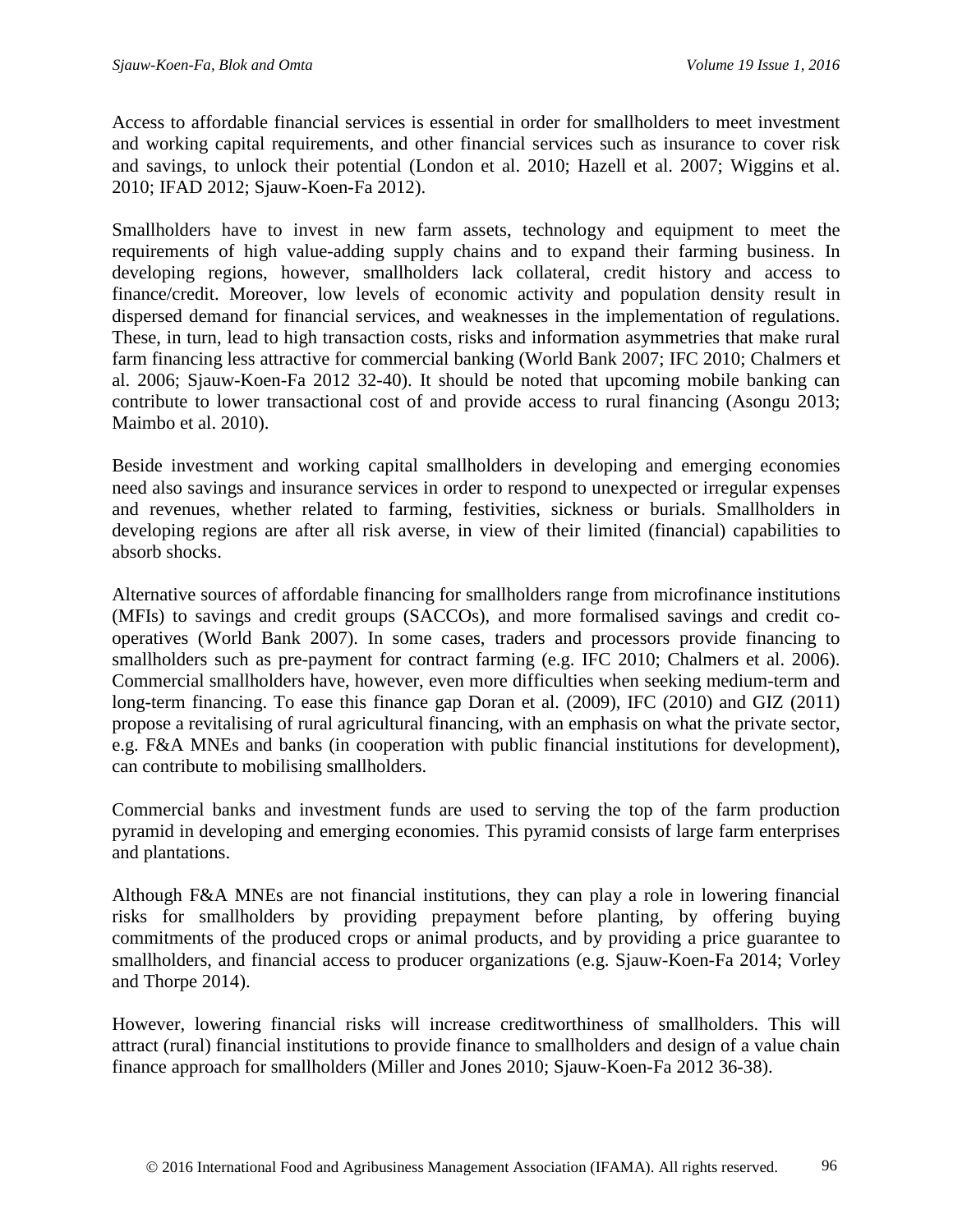CSF regarding smallholder financing demands is the creation or presence of an accessible and affordable rural financing system to ease smallholder demand for investment and working capital including insurance and savings.

### **CSFs Within F&A MNEs**

Many F&A MNEs have been supporting smallholders in developing and emerging economies in the past decades. These F&A MNEs have mostly used Corporate Social Responsibility (CSR) strategies to express corporate philanthropy or to get a social licence-to-produce. However, smallholder inclusion in high value-adding supply chains needs a special business-driven sustainable smallholder sourcing model in which sourcing and CSR perspectives are combined. This section elaborates on the transition of F&A MNEs from a CRS strategy to a sourcing strategy and the internal organizational challenges that dedicated Procurement and Operation departments face when they engage in these transitions.

#### *From CSR Strategy to Smallholder Sourcing Strategy*

The reason why firms should care about smallholders in developing and emerging economies is rooted in the debate on the role of business in society. This debate focuses on the corporate social responsibility (CSR) of firms. The dominant trends in CSR thinking evolved from ethics and the social obligation of business in the 1950s and 1960s to a stakeholder approach and strategic management in the 1990s (Lee 2008; Guinipero et al. 2012); Caroll and Shabana 2010) defined social responsibility of firms in the following way: "The social responsibility of business encompasses the economic, legal, ethical, and discretionary expectations that society has of organizations at a given point in time".

Gradually, the motivation for CSR evolved from corporate philanthropy to CSR as a business opportunity (Prahalad and Hart 2002; Karnani 2006; Porter and Kramer 2005; Carroll and Shabana 2010; Singh et al. 2014). Smallholder inclusion in high value-adding supply chains by F&A MNEs has followed a similar path. It has evolved from a CSR-driven smallholder support strategy to acquire a social licence-to-operate into a business-driven smallholder sourcing strategy that secures supply and creates access to local markets (Perrot 2013).

However, firms have different responses to social responsibility and social issues such as smallholder inclusion. This refers to a firm's corporate commitment and capacity, such as mechanisms, procedures, arrangements, behavioral patterns, sustainability codes and standards to anticipate on social issues (Gold et al. 2012; Tilburg van et al. 2012). Social responsiveness of firms can range from 'doing nothing' to 'doing much' regarding CSR (Caroll 1979; Maignan et al. 2002; Tilburg van et al. 2012). In the supply chain literature, the involvement and commitment of the top management has been emphasized, because they understand best the needs of supply chain management as they have the most knowledge of the firm's strategic imperatives to remain competitive in the market place (Hahn et al. 1990; Monczka et al. 1998). We concluded that to include smallholders in high value-adding supply chains, F&A MNEs best need a proactive CSR strategy combined with a clear smallholder sourcing strategy.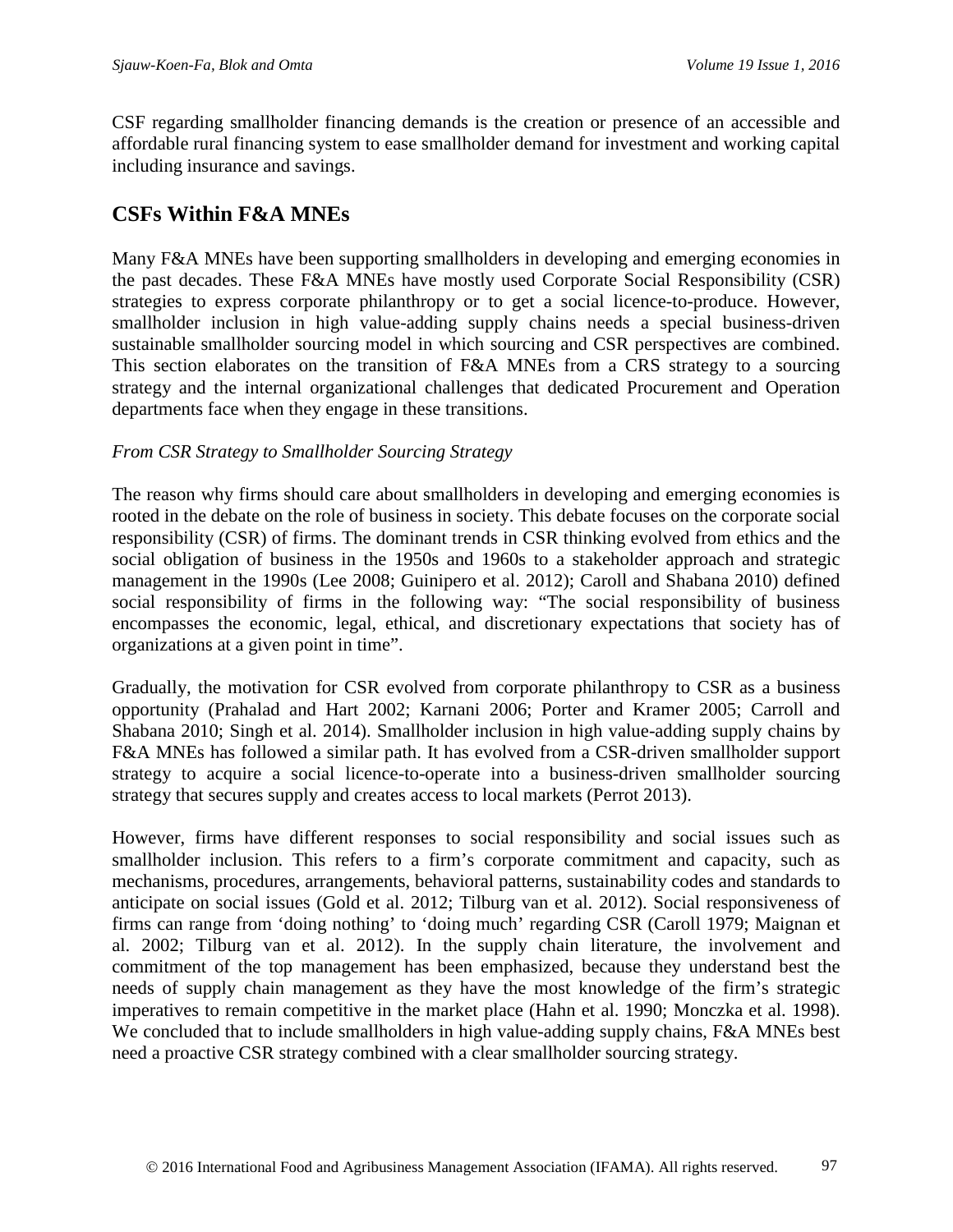CSF is that the top-management is involved and committed, because sustainable smallholder supplier development programs are a long-term investment which is subjected to market risks.

#### *Internal Organizational Challenges for Smallholder Inclusion*

The internal organizational challenge to guide and to govern supplier development programs in global value chains was highlighted in the purchasing and supply chain literature (Watts and Hahn 1995; Trent and Monczka 1994 and 2002; Krause and Ellram 1997). The problem is that supplier development programs demand a procurement organization with a long-term approach and resources. This is in contrast to conventional procurement organizations that are short-term profit-driven on a transactional basing.

The challenge is how to integrate Procurement and CSR (regarding strategy, organization and capabilities) in order to govern long-term smallholder supplier development programs.

Three categories of internal organizational challenges regarding the implementation of ventures in developing and emerging economies have been identified (Olsen and Boxenbaum 2009; Reficco and Rueda 2012). These internal organizational challenges have been adapted for smallholder inclusion in high value-adding supply chains:

- Process-related challenges: To unfold coalitions for smallholder inclusion both horizontally and vertically. Horizontally: by linking functional areas within and across departments such as CSR and Procurement and Operation departments within F&A MNEs. Vertically: by linking corporate management level (headquarters) with the management at country level.
- Structural and incentives-related challenges: To allocate and refine resources and capabilities for smallholder supplier development, to tune evaluation and performance criteria, and mandate an incentive structure between departments within an F&A MNE that are involved in sustainable smallholder supplier development.
- Cognitive challenge: to harmonize conflicting mind-sets between key actors/middle management/departments involved in smallholder inclusion.
- One of the most critical points is the refining of the traditional role and capabilities of CSR and Procurement within F&A MNEs. CSR focuses on supporting smallholder farming systems, while Procurement is concerned with supplying raw materials from multiple suppliers and spot markets at low cost on a transactional base. Therefore, sourcing from smallholders means a shift from corporate philanthropy (competence of CSR) to sustainable sourcing strategy (competence of Procurement).

In the supply chain literature, the use of cross-functional sourcing teams led by Procurement dedicated to strategic purposes organized around supply has been identified as an effective internal firm structure (Trent and Monczka 1994 and 2002; Mohamed et al. 2009; Driedonks et al. 2014). Cross-functional sourcing teams consist of personnel from at least three areas of a firm. The aim of these teams is to combine different internal organizational capabilities, networks and resources to develop smallholder supply from a strategic business perspective. Cross-functional teams can effectively and efficiently interact with supplier counterparts (cf.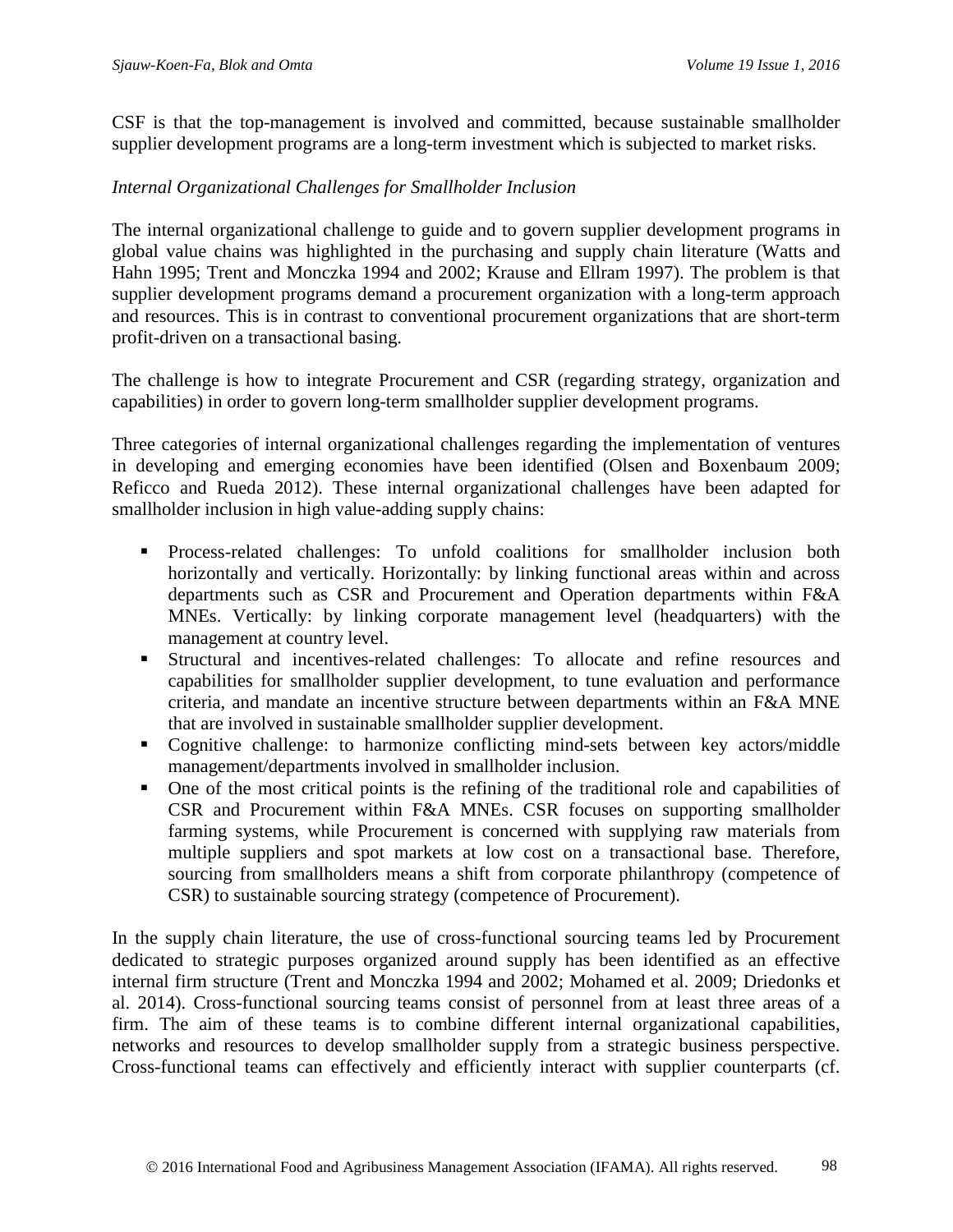Hahn et al. 1990; Trent and Monczka 1994 and 2002; Krause and Ellram 1997; Driedonks et al. 2014).

CSF regarding internal organizational challenges is the use of cross-functional teams led by Procurement and Operation and including CSR to integrate an organization's values, processes and routines, and to effectively interact with supplier counterparts.

### **Discussion and Conclusions**

F&A MNEs increasingly wish to source from smallholders to secure and stabilize supply in high value-adding supply chains while contributing positively to smallholder livelihood. The key question we try to answer in this article is: How?

We first adapted the concept of upgrading from Humphrey and Schmitz (2002) to improve smallholder farming systems in their effort in accessing regional and global value chains. Second, we adapted the concept of supplier development program from Hahn et al. (1990) to create a supplier development program for smallholder inclusion led by the F&A MNE. The ultimate goal of this concept is to form a mutually long-term beneficial relationship that will help the partners (both F&A MNE and smallholders) of the smallholder supply chain to compete in the market place. Third, we adapted the captive governance type from Gereffi et al. (2005) based on a cooperative relationship between buyers and suppliers to govern smallholder inclusion, because the complexity of transactions as well as the ability to codify transactions are high, while the capabilities in the supply base are low.

In the present literature study, we found that many F&A MNEs have been involved in supporting smallholder farming systems in developing economies to express corporate philanthropy or to get a social license to operate. They are purchasing sustainable certified commodities produced by smallholders from suppliers to comply with consumer concerns regarding environmental and social issues. We have excluded this category of smallholder (out-)sourcing strategies from our study, because they don't fit into the concept of supplier development program. This requires closer business ties with smallholders in order to build a viable sustainable smallholder supply base. This is the approach of our study.

In the literature we found also that despite many successful pilot projects aiming to include smallholders in high value-adding supply chains, scaling up of these pilots has been proven elusive so far. They might be too costly or risky to achieve corporate returns on invest strategies, or there are persistent organizational barriers that might hamper the complex process of smallholder supplier development in partnership.

The aim of the present article is to identify the critical success factors (CSFs) that can help F&A MNEs to design and implement sourcing strategies for sustainable smallholder supply and to scale up successful pilot projects. To achieve this goal, F&A MNEs have to collaborate in partnership with selected intermediaries (traders and POs) and other private (input suppliers) and public parties (NGOs, public bodies and government).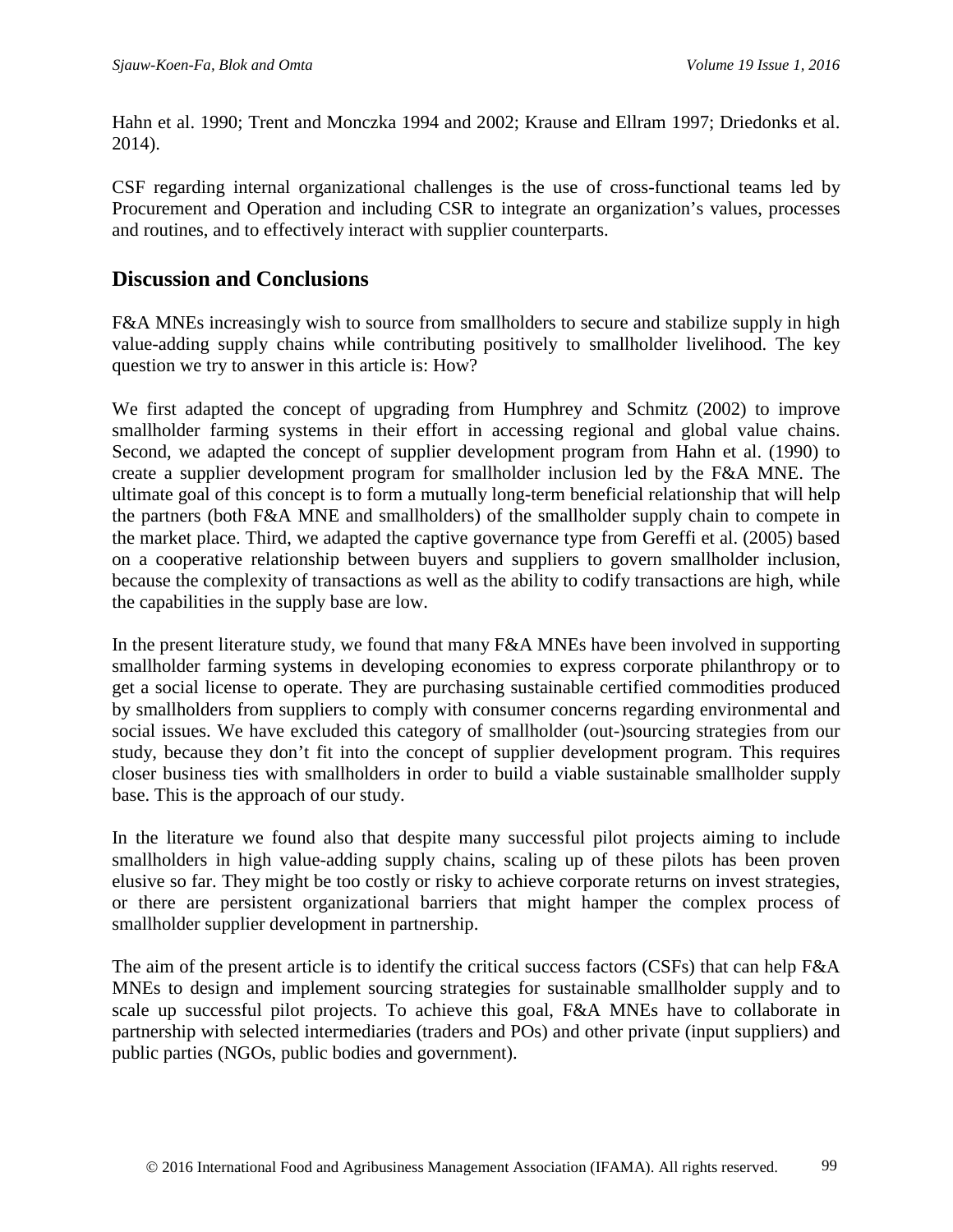The result of our study of the sustainable smallholder sourcing model is presented in Figure 1 as the 3S-model. In this business-driven model the sourcing and CSR perspectives are combined.





The sourcing process to secure smallholder sustainable supply while improving smallholder livelihood consists of two activities and corresponding structures: the buying process through the supply chain (the axis 'F&A MNE - Intermediaries – Smallholders'), and the upgrading process through the partnership consisting of the F&A MNE, intermediaries, and public and private stakeholders. Both supply chain activities are led by the F&A MNE.

The single arrows in the figure represent the input flow of upgrading support and services to smallholders, while the double arrows represent the output flow of products (and livelihood improvement) resulting from the upgraded smallholder farming system.

External CSFs and the internal organizational challenges of sustainable smallholder inclusion are located at the conjunctions of the elements 'Partnership – Smallholder farming system' and 'Partnership - F&A MNEs' respectively. Drivers of the output flow are open market pressure and incentives.

The CSFs found in the literature review are:

#### **External CSFs (in the market place)**

i. *Selection of smallholders suitable for a viable business case to secure (long-term) sustainable supply:* Smallholders that can be included in high value-adding supply chains are commercially oriented and are willing and able to adapt to the upgrading interventions needed to meet F&A MNEs' supply needs.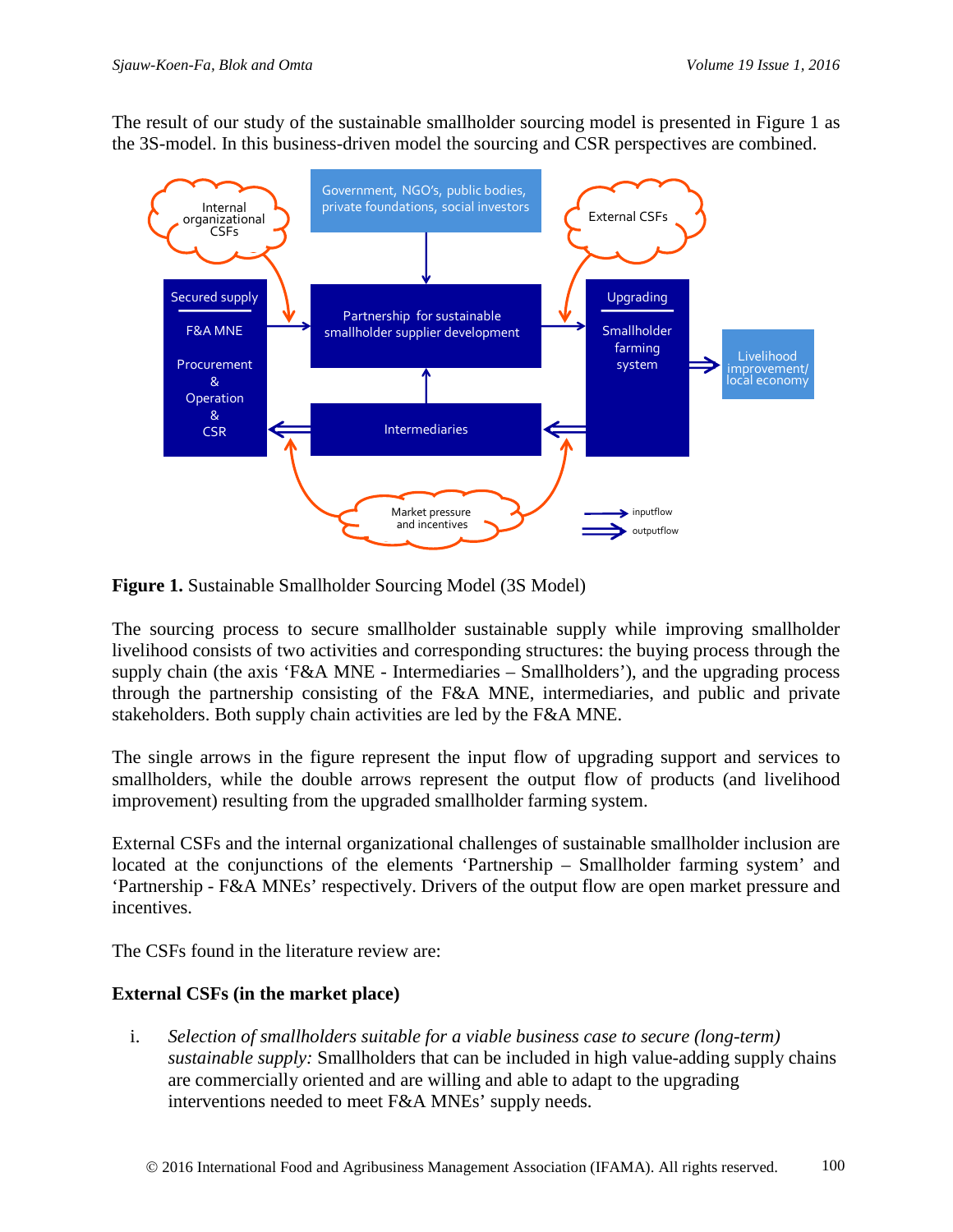- ii. *Building partnerships for upgrading*: To bring public and private resources and capabilities, business and CSR/philanthropy, and short and long-term interests together needed to upgrade smallholder farming systems. F&A MNEs have to collaborate with suppliers/intermediaries and government, public and private sectors in order to facilitate the upgrading of smallholder farming systems.
- iii. *Building a captive governance structure based on cooperative 'buyer-seller' relationship*: The governance of smallholder supplier development should be of a captive type because the ability to codify knowledge and the complexity of product specification are high, while the 'supplier' capabilities are low. The relationship between supply chain actors should be a cooperative 'buyer-seller' relationship aiming to improve 'supplier' capabilities instead of a short-term transactional relationship. This is a precondition for achieving long-run and shared benefits between 'buyer and seller'.
- iv. *Building effective producers organizations*: Building and/or empowerment of producer organizations to strengthen vertical coordination.

This is a precondition for overcoming the barriers of dispersed production and high transaction costs, and for enabling smallholders to respond to emerging opportunities in the global marketplace.

v. *Providing access to farm finance*: Building an accessible and affordable rural financing system to ease smallholder investments and savings demands.

This is a precondition for easing the demand for investment and working capital and savings of smallholders effectively. F&A MNEs can play a crucial role in lowering the financial risks of smallholders, i.e. increasing smallholder creditworthiness for rural financial institutions by providing prepayments before planting, price and buying guaranties.

#### **Internal Organizational CSFs (within F&A MNEs)**

- i. *Presence of a proactive CSR strategy supported by a committed top management.* This is a precondition for long-term investment in smallholder supplier development programs in order to secure a (long-term) sustainable commodity supply. Therefore, F&A MNEs have to transform their CSR driven outsourcing strategy into a sustainable (direct) sourcing strategy in which sourcing and CSR perspectives are combined.
- ii. *Use of cross-functional sourcing teams led by Procurement including CSR*.

CSR competence traditionally supports smallholder farming systems (expressing corporate philanthropy and to get social license to operate), while competence of Procurement supports sourcing raw materials from multiple suppliers at low cost on a transactional short-term base. Sustainable sourcing from smallholders from a business perspective means a shift from corporate philanthropy (competence of CSR) to a sustainable sourcing strategy (competence of Procurement). The aim of cross-functional teams with F&A MNEs is to integrate organizational values, routines and resources, and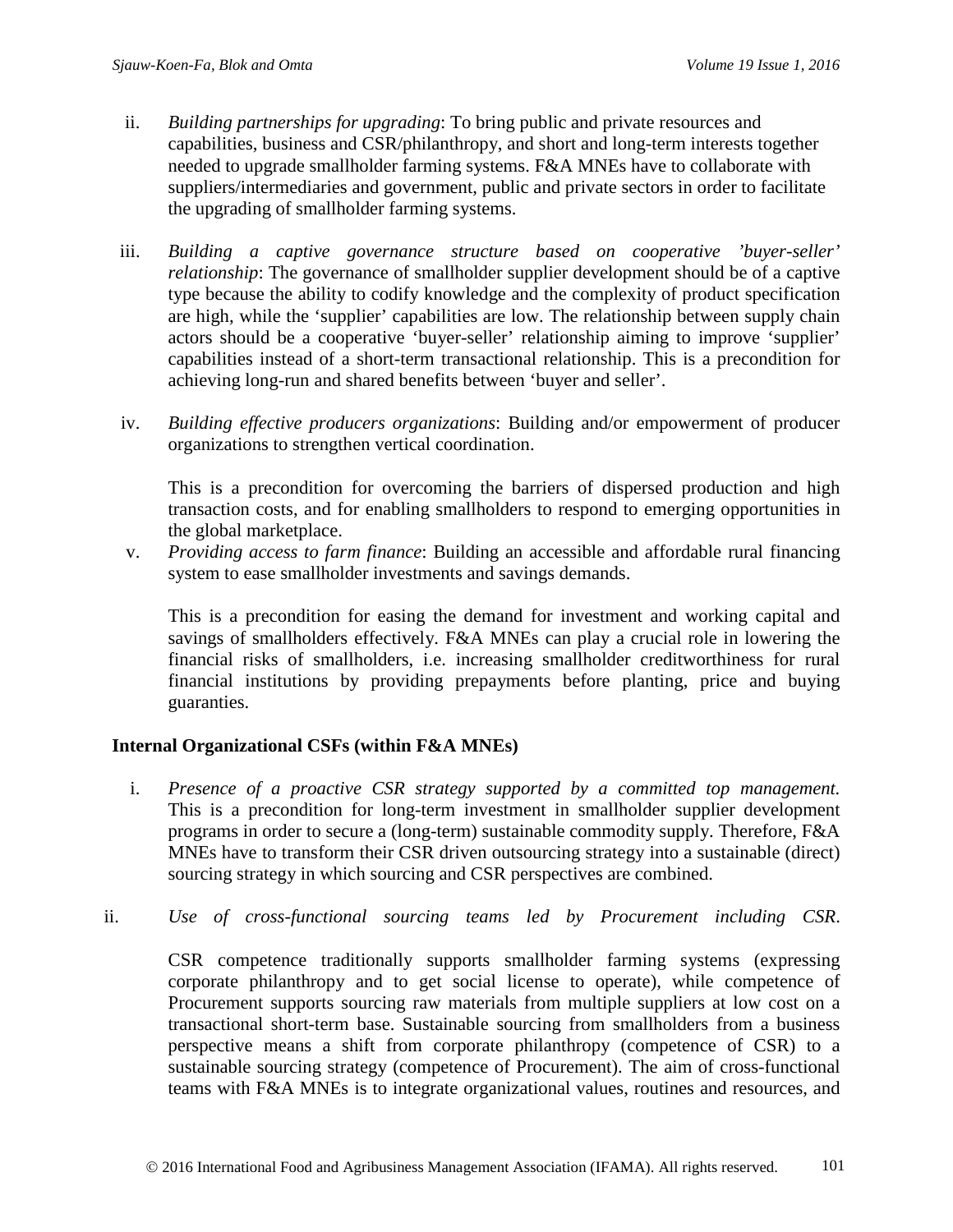to interact effectively with supplier counterparts in order to refining of the role and capabilities of CSR and Procurement.

The importance of the elements of the 3S-model and the CSFs can be expected to differ, given the different characteristics of particular business cases, such as crop, geographical area, smallholder and supplier types and capabilities. Moreover, F&A MNEs (processors, wholesalers or retailers) can apply different sourcing and CSR strategies.

We believe that identifying and understanding these CSFs is crucial for successfully implementing and governing smallholder supply chains. In future research, the applicability of the 3S-model should be explored in different smallholder food supply chains and related CSFs and drivers in different geographical contexts by in-depth case studies, because our present paper is explorative and conceptual in nature. This may confirm, modify or specify the 3S-model and related CSFs and drivers. It may turn out that also other CSFs are important for smallholder inclusion in high value adding supply chains by F&A MNEs, too.

The foregoing analysis of sustainable smallholder sourcing strategies leaves unaddressed a number of questions that represent avenues for future research.

First, how to measure and to monitor smallholder livelihood improvement of sustainable smallholder sourcing models? Measuring and monitoring the impact is not only a matter of defining inclusive indicators, but also of how to make the indicators applicable at low cost and widely acceptable. Second, how to harmonize the sustainable sourcing strategies from a business perspective between headquarter and subsidiaries (active in different developing and emerging economies) of F&A MNEs? Sustainable smallholder supply takes place far from global companies' headquarters.

Our research work can help to gain a deeper understanding of the concept of sustainable smallholder supply from a business perspective.

# **References**

- Afrane, George, Richard Arvidsson, Henrikke Baumann, Josefin Borg, Emma Keller, Llorence Mila i Canals, and Julie K. Selmer. 2013. A product chain organization study of certified cocoa supply. Paper presented at the 6th International Conference on Life Cycle Management, LCM2013. August 25–28. Gothenborg. http://publications.lib. chalmers. se/ records/fulltext/177467/local\_177467.pdf)
- Asongu Simplice, A. 2013. How has Mobile Phone Penetration Stimulated Financial Development in Africa? *Journal of African Business* 14(1): 7–18.
- Barrientos, Stephanie, Gary Gereffi, and Arianna Rossi. 2011. Economic and social upgrading in global production networks: A new paradigm for a changing world. *International Labour Review* 150(3–4): 319–340.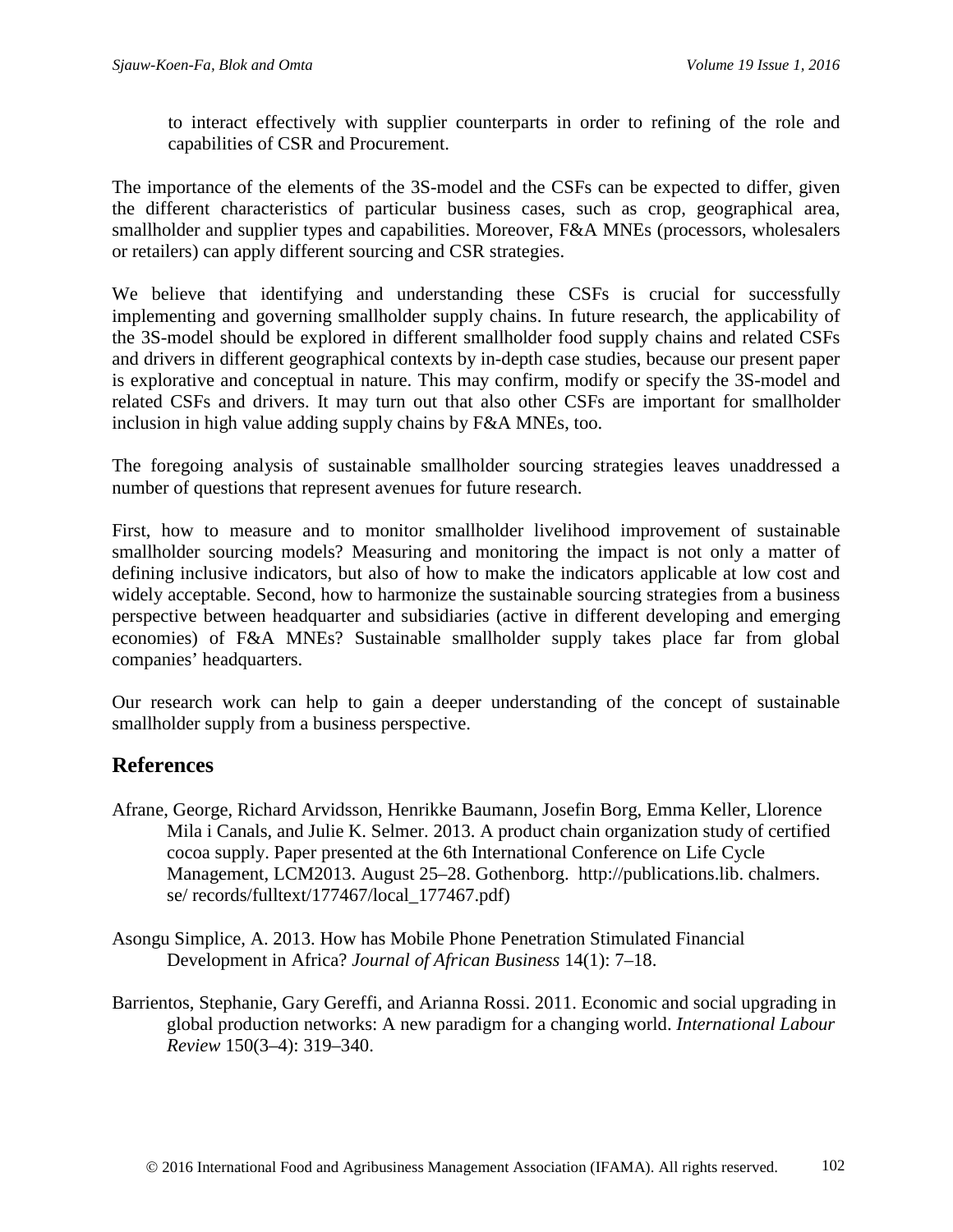- Bijman, Jos, and Meike Wollni. 2008. Producers organizations and vertical coordination: an economic organization theory perspective. Paper presented at the International Conference on Cooperative Studies. October 7–9. Köln, Germany.
- Bitzer, Verena. 2012. Partnering for change in chains: the capacity of partnerships to promote sustainable change in global agrifood chains. *International Food and Agribusiness Management Review* 15(B): 13–38.
- Blackman, Allen, and Jorge Rivera. 2011. Producer-level benefits of sustainable certification. *Conservation Biology* 25: 1176–1185.
- Blok, Vincent, August R. Sjauw-Koen-Fa and S.W.F. (Onno) Omta. 2013. Effective Stakeholder Involvement at the Base at the Pyramid: The case of Rabobank. *International Food and Agribusiness Management Review* 16(A): 39–44.
- BoP Innovation Center. 2012. Access to food and improved nutrition at the base of the pyramid: Five business interventions to achieve social impact, financial sustainability and scale. BoP Innovation Center, Utrecht, The Netherlands. http://www.bopinc.org/
- Bruinsma, Jelle. 2009. The resource outlook to 2050: by how much do land, water and crop yields need to increase by 2050. Paper presented conference 'How to feed the world in 2050? June 24–26, 2009, FAO, Rome.
- Bruni, Michelle, and Hannah Schiff. 2014. Unilever's inclusive tomato supply chain in India. A. Sunrise 2.0 case study. http://www.slideshare.net/Oxfamgb/india-tomatoes-vca-powerpoint [accessed December 22, 2014].
- Caroll, Archie B. 1979. A three-dimensional conceptual model of corporate performance. *Academy of Management Review* 4(4):497–505.
- Carroll, Archie B., and Kareem M. Shabana. 2010. The business case for Corporate Social Responsibility: A review of concepts, research and practice. *International Journal of Management Reviews* 12(1): 5–105.
- Chalmers, Geoffrey, Mark D. Wenner, Pauline Tiffen, and Eva Gálvez. 2006. Lessons learned in agricultural value chain financing. Paper presented at the seminar 'Agricultural value chain finance'. FAO, and Academia de Centroamérica. 16–18 May 2006. Costa Rica.
- Chambo, Suleman A. 2009. Agricultural co-operatives: role in food security and rural development. Paper presented at UN expert group meeting on cooperatives. April 28–30. UN, New York.
- Christen, Robert P., and Jamie Anderson. 2013. Segmentation of smallholders households: Meeting the range of financial needs in agricultural families. Forum Note 85*.*  Consultative Group to Assist the Poor (CGAP).Washington DC. http://www.cgap.org/ publications/segmentation-smallholder-households.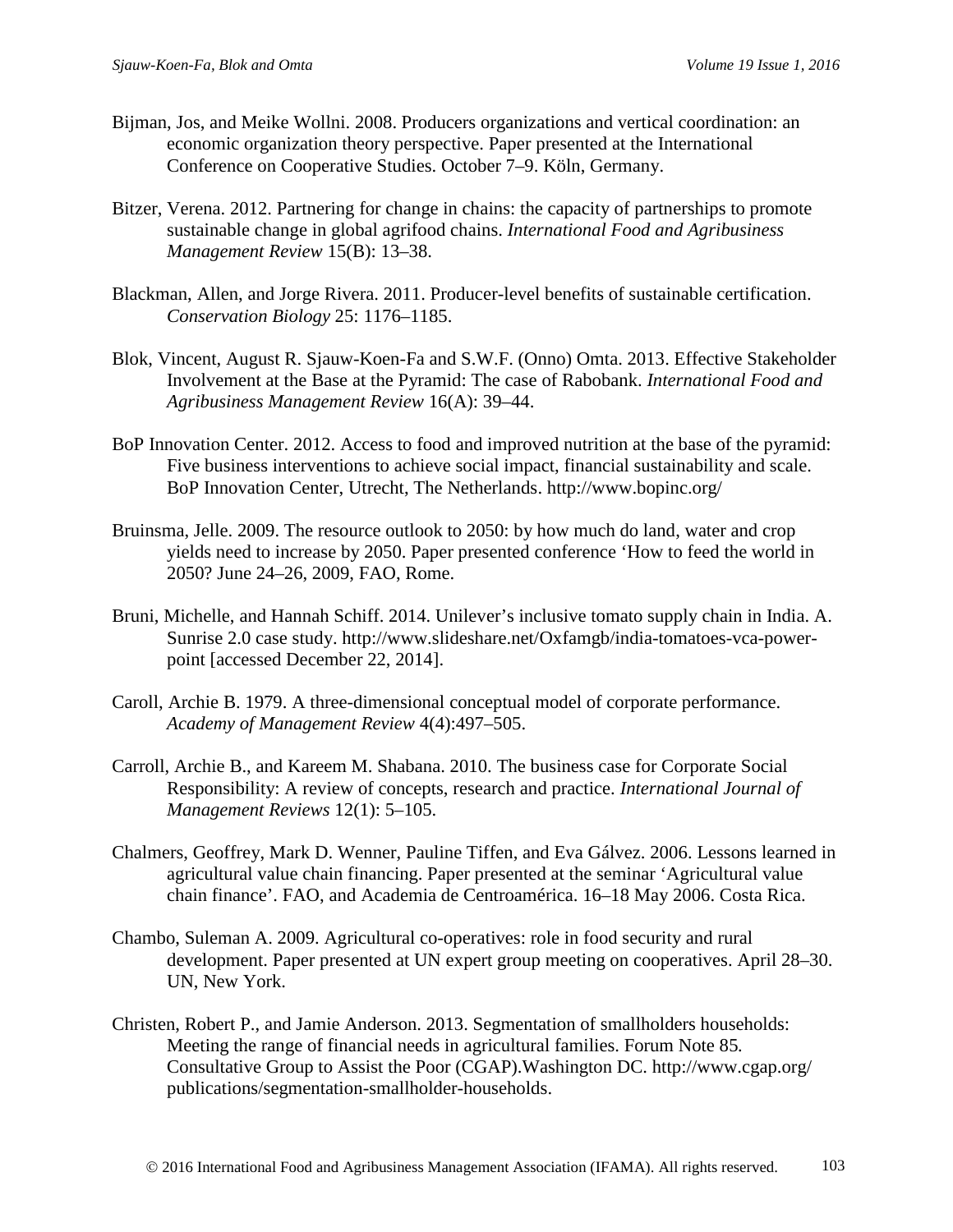- CIFOR. 2002. Towards equitable partnerships between corporate and smallholder partners: relating partnerships to social, economic and environmental indicators. *Center for International Forestry Research* http://www.cifor.org/ publications/ pdf \_ files /Books/Toward\_equitable\_part-1.pdf
- Dahan, Nicolas M., Jonathan P. Doh, Jennifer Oetzel, and Michael Yaziji. 2010. Corporate-NGO collaboration: Co-creating new business models for developing markets. *Long Range Planning* 43(2–3): 326-342.
- Dentoni, Dominico, Vincent Blok, Thomas Lans and RenateWesselink. 2012. Developing Human Capital for Agri-Food Firms: Multi-Stakeholder Interactions. *International Food and Agribusiness Management Review* 15 (A): 61–68.
- Doran, Alan, Ntongi McFadyen and Robert C. Vogel. 2009. The Missing Middle in Agricultural Finance. Relieving the capital constraint on smallholder groups and other agricultural SMEs. *Oxfam Research Report*. London.
- Driedonks, Boudewijn A., Josette M.P. Gevers, and Arjan J. van Weele. 2014. Success factors for sourcing teams: How to foster sourcing team effectiveness. *European Management Journal* 32 (2): 288–304.
- Eaton, Charles., and Andrew W. Shepherd. 2001*.* Contract farming, partnership for growth: A guide. *Agricultural Services Bulletin 145*, FAO, Rome.
- FAO. 2010. 2000 World Census of Agriculture, main results and metadata by country (1996– 2005, Rome.
- Fayet, Laia, and Walter J.V. Vermeulen. 2012. Supporting smallholders to access sustainable supply chains: Lessons from the Indian cotton supply chain. *Sustainable Development*  22(5):289–310.
- Fisher, R.A., D. Byerlee and G.O. Edmeades. 2009. Can technology deliver on the yield challenge to 2050. Paper presented at the expert meeting on 'How to feed the world in 2050'*,* June 24–26, 2009. Food and Agriculture Organization of the United Nations, Rome.
- Geibler, von, Justus. 2013. Market-based governance for sustainability in value chains: Conditions for successful standards setting in palm oil sector. *Journal of Cleaner Production* 50: 39–53.
- Genier, Claudia, Mike Stamp, and Marc Pfitzer. 2009. Corporate Social Responsibility for agroindustries development. In *Agro-Industries for Development*, edited by C.A. da Silva, D. Baker, A.W. Shepherd and C. Jenane and S. Miranda-da-Cruz, 223-252. FAO and CABI International, Rome. DOI 10.1079/9781845935764.0000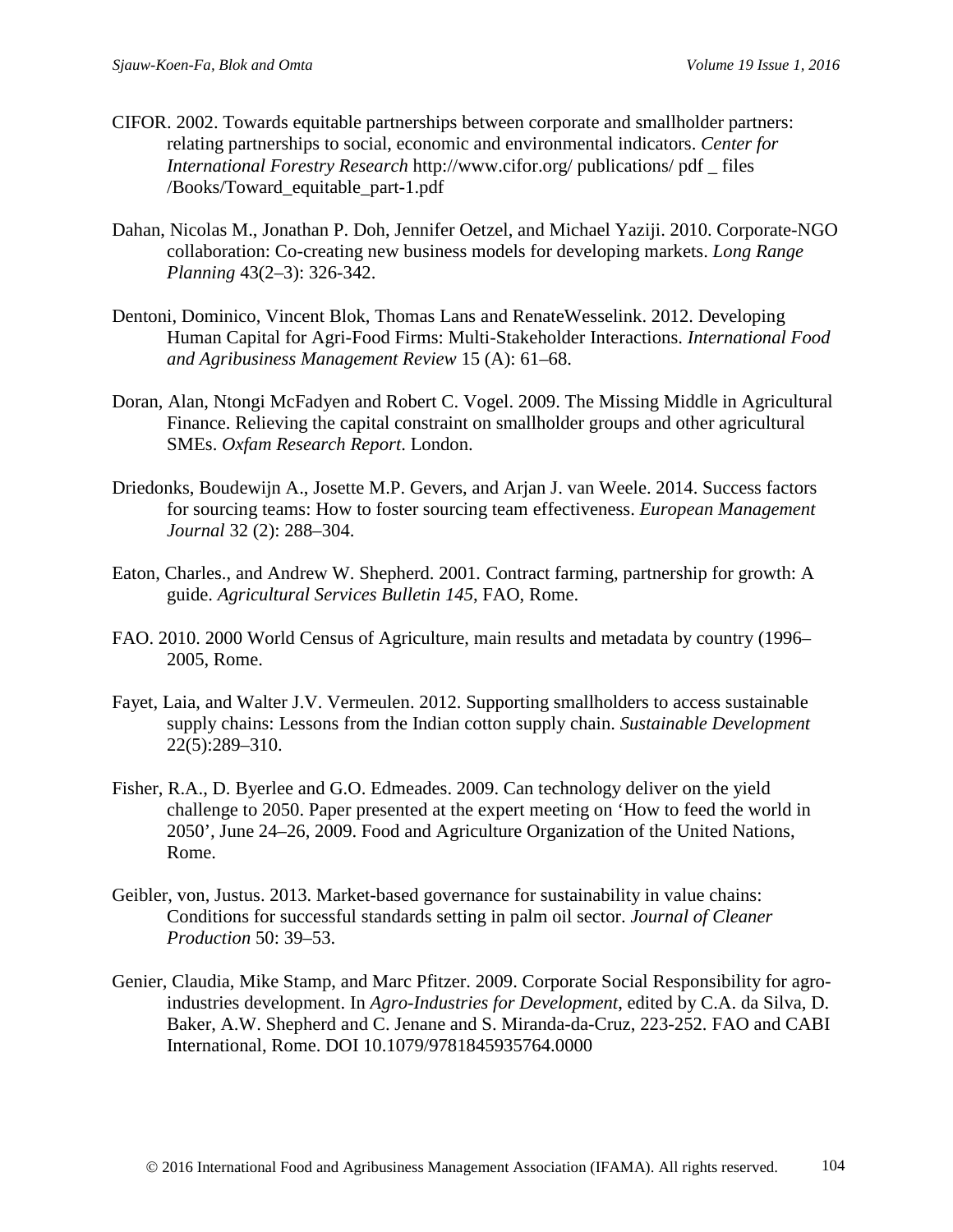- Gereffi, Gary, John Humphrey, R. Kaplinsky, and T.J. Sturgeon. 2001. Introduction: Globalisation, value chains and development. Institute of Development Studies. IDS Bulletin 32(3).
- Gereffi, Gary, John Humphrey and Timothy Sturgeon. 2005. The governance of global value chains. *Review of International Political Economy* 12(1): 78-104.
- Getnet, Kindie, and Tsegaye Anullo. 2012. Agricultural cooperatives and rural livelihoods: Evidence from Ethiopia. *Annals of Public and Cooperative Economics* 83(2): 181–198.
- Gifford, Blair, and Andrew Kestler. 2008. Toward a theory of local legitimacy by mne's in developing nations: Newmont mining and health sustainable development in Peru. *Journal of International Management* 14(4): 340–352.
- Giovannuci, Daniele, and Stefano Ponte. 2005. Standards as a new form of social contract? Sustainability initiatives in the coffee industry*. Food Policy* 30(3): 284–301.
- Giunipero, Larry C., Robert E. Hooker and Diane Denslow. 2012. Purchasing and supply management sustainability: driver and Barriers. *Journal of Purchasing & Supply Management* 18(4): 258–269.
- GIZ. 2011. Agricultural finance: trends, issues and challenges. The Deutsche Gesellschaft für Internationale Zusammenarbeit (GIZ), Eschborn.
- Gold, Stefan, Rüdiger Hahn, and Stefan Seuring. 2013. Sustainable supply chain management in the 'Base of the Pyramid' food projects-A path to triple bottom line approaches for multinationals? *International Business Review* 22(5): 784–799.
- Graf, Jessica, Olivier Kayser, Lucie Klarsfeld, Robin Bonsey, and Simon Brossard. 2015. Smallholder Farmers and Business. Hybrid Strategies Consulting. http://hystra.com/ smallholder.
- Gunningham, Neil, Robert A. Kagan, and Dorothy Thornton. 2004. Social license and environmental protection: Why Businesses go beyond compliance. *Law & Social Inquiry:*  29(2):307–341.
- Hahn, Chan K., Charles A. Watts, and Kee Young Kim. 1990. The Supplier Development Program: A Conceptual Model. *Journal of Purchasing and Materials Management* 26(2):Spring.
- Hahn, Rüdiger, and Stefan Gold. 2013. Resources and governance in 'base of the pyramid' partnerships: Assessing collaborations between business and non-business actors. *Journal of Business Research* http://dx.doi.org/10.1016/j.jbusres.2013.09.002.
- Hallam, David. 2011. International investments in developing country agriculture issues and challenges*. Food Security* 3(1): 91–98.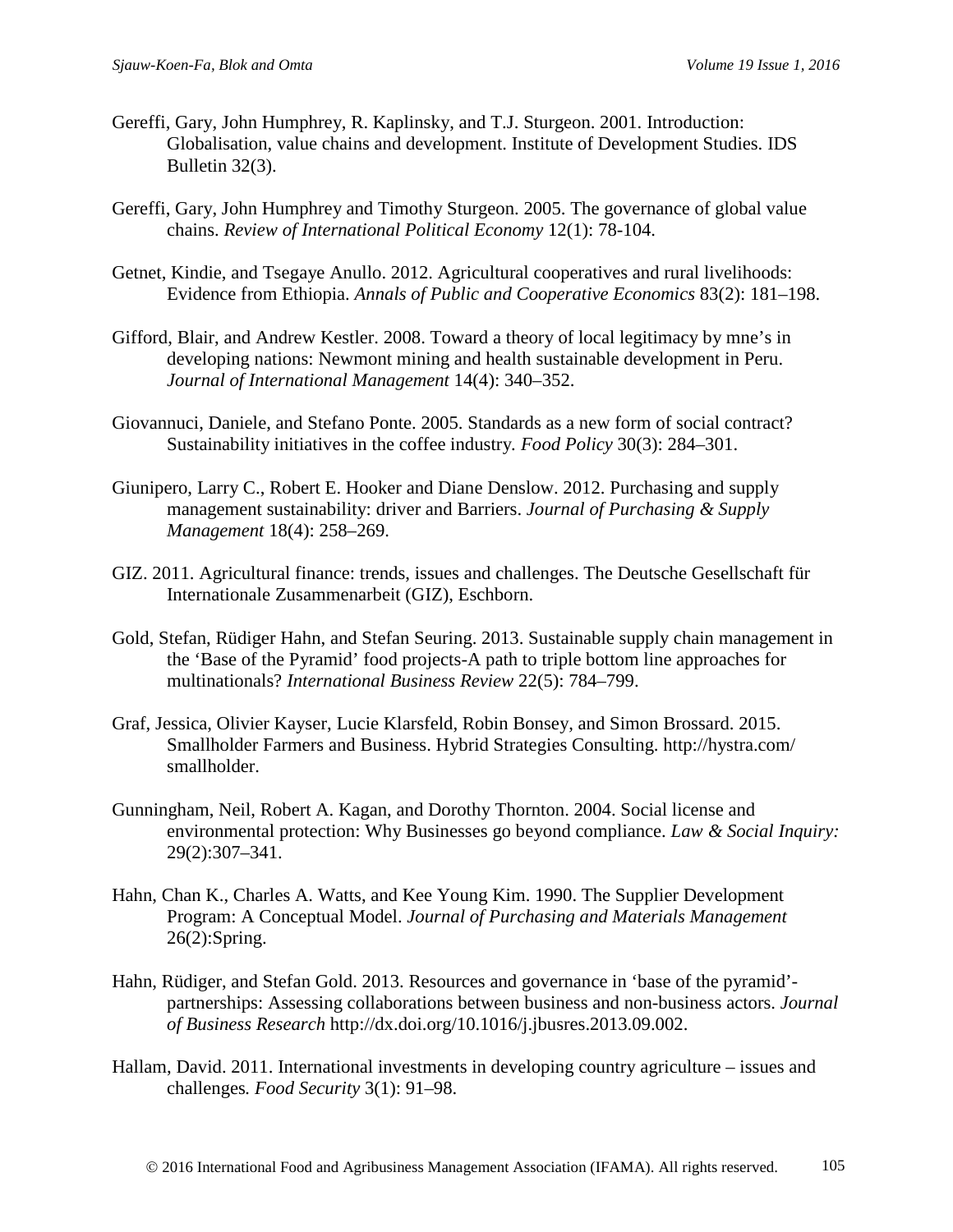- Hatanaka, Maki, Jason Konefal, and Douglas H. Constance. 2011. A tripartite standards regime analysis of the contested development of sustainable agriculture standard. *Agriculture and Human Values* 29(1): 65–78.
- Hasibuan-Sedyono, C. 2010. Growing together in partnership: the case of Unilever and the black soybean farmers in Indonesia. Binus Business School*,* Global Compact Network Indonesia, Jakarta. Case Number: 110–0309–002.
- Hazell, Peter, Steve Wiggens and Andrew Dorward. 2010. The Future of Small Farms. *World Development* 38(10):1349–1361.
- Hebebrand, Charlotte. 2011. Leveraging private sector investment in developing country agrifood systems. The Chicago Council on Global Affairs, Chicago.
- Heide, Jan B., and George John. 1990. Alliances in industrial purchasing: The determents of joint action in buyer-supplier relationships. *Journal of Marketing Research* 27(1): 24–36.
- Henson, Spencer, and John Humphrey. 2009. The impacts of private food safety standards on the food chain and on public standards-setting processes. Food and Agriculture Organization of the United Nations and World Health Organization. http://www.fao.org/3/a-i1132e.pdf
- Howard-Grenville, Jennifer A. 2005. Explaining shades of green: Why do companies act differently on similar environmental issue? *Law and Social Inquiry* 30(3): 551– 581.
- Humphrey, John, and Hubert Schmitz. 2002. How does insertion in global value chains affect upgrading in industrial clusters. *Regional Studies* 36(9): 1017–1027.
- Humphrey, John. 2004. Upgrading in global value chains. Working Paper No 28. International Labour Office. Geneva.
- Huijstee, van, Mariëtte, Mara Francken, and Pieter Leroy. 2008. Partnerships for sustainable development: a review of current literature. *Environmental Sciences* 4(2): 75–89.
- IFAD. 2012. Sustainable smallholder agriculture: Feeding the world, protecting the planet. *IFAD*, Rome. Thirty-fifth Session of IFAD's Governing Council, February. http://www.ifad.org/events/gc/35/doc/proceeding.pdf
- IFAMR. 2014. African Agribusiness on the Move. Case studies of food and agribusiness success in Africa. *International Food and Agribusiness Management Review* 17(B):1–209. www.ifama.org.
- IFC and GPFI. 2011. Scaling up access to finance for agricultural SMEs policy review and recommendations. IFC Washington D.C. http://www.ifc.org/.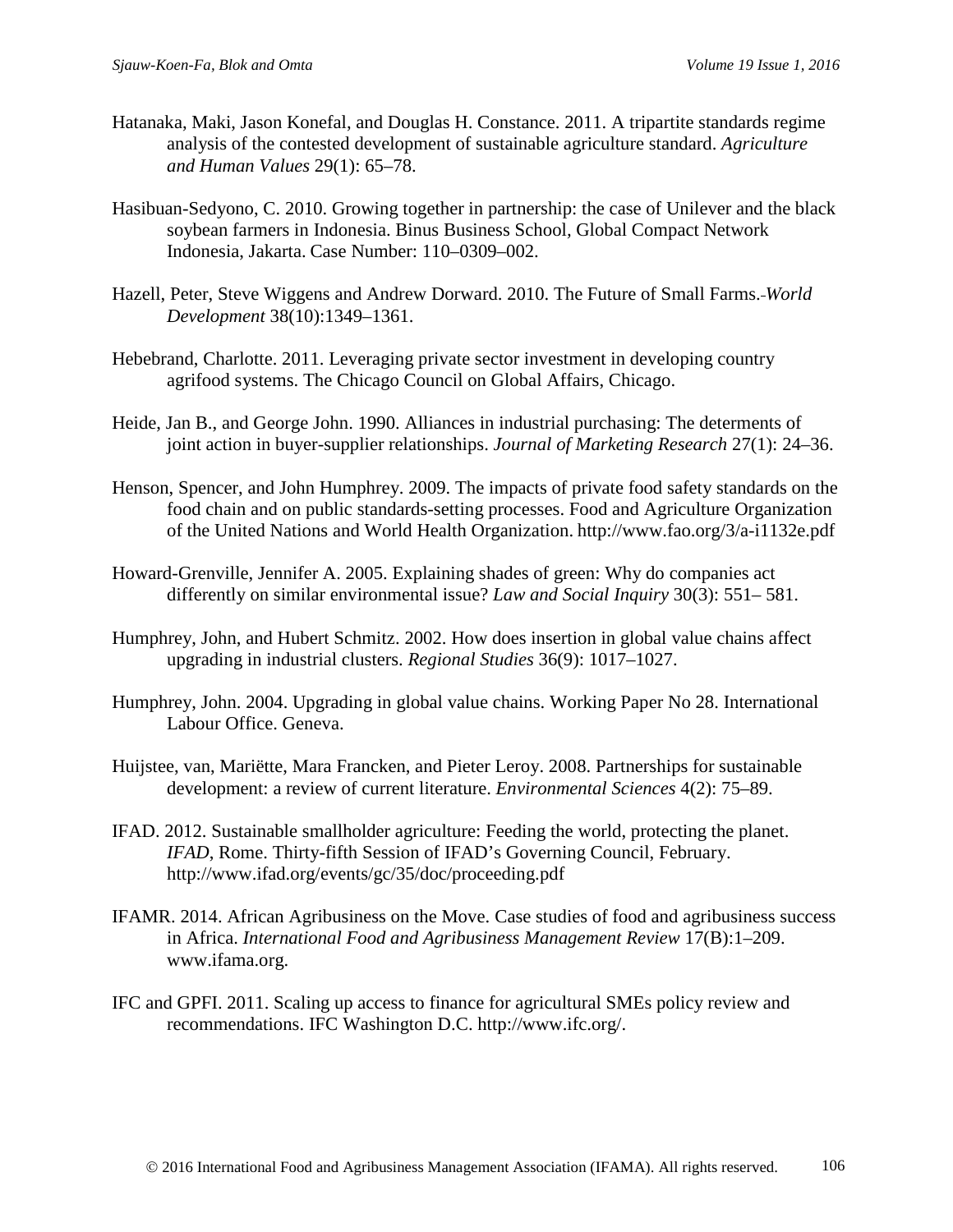- Ittersum, van, Martin K. 2011. Future harvest the fine line between myopia and utopia. Inaugural farewell address. Wageningen University UR. The Netherlands. http://edepot.wur.nl/169680.
- Jenkins, Beth and Eriko Ishikawa. 2010. Scaling up inclusive business. Advancing the knowledge and action agenda*.* The CSR Initiative at the Harvard Kennedy School and IFC, Washington DC.
- Kapstein, Ethan B. and René Kim. 2011. Sourcing locally for impact. *Stanford Social Innovation Review* Fall: 49–53. Leland Stanford Jr. University.
- Karnani, Aneel. 2006. Fortune at the Bottom of the Pyramid: A mirage how the private sector can help alleviate poverty. Working Paper 1036. Stephen M. Ross School of Business*,*  University of Michigan.
- Kharas, Homi. 2010. The emerging middle class in developing countries. Working Paper No 285. OECD Development Centre. www.oecd.org/.
- Kolady, Deepthi, Sujana Krishnamoorthy, and Suda Naryanan. 2007. An 'other' revolution? Marketing cooperatives in a new retail context: A case study of HOPCOMS in India*.*  Cornell University. http//www.regoverningsmarkets.org.
- Krause, Daniel R., and Lisa M. Ellram. 1997. Critical elements of supplier development: The buying perspective. *European Journal of Purchasing & Supply Chain management* 3(1): 21–31.
- Kurucz, Elizabeth C., Barry A. Colbert, and David Wheeler. 2008. The business case for social responsibility. In *The Oxford Handbook on Corporate Social Responsibility,* edited by A. Crane, A. McWilliams, D. Matten, J. Moon, D. Seigel, 83–112. Oxford University Press.
- Landros, Robert, and Robert M. Monczka. 1989. Cooperative buyer/seller relationships and a firm's competitive posture. *Journal of Purchasing and Material Managements* 25(3): 9– 18.
- Lee, Min-Dong Paul. 2008. A review of the theories of corporate social responsibilities: Its evolutionary path and the road. *International Journal of Management Reviews* 10(1): 53– 73.
- Lobell, David B., Kenneth G. Cassman and Christopher B. Field. 2009. Crop yield gaps: Their importance, magnitudes and causes. *Annual Review of Environmental and Resources* 34: 179–204.
- Loconto, Allison., and Lawrence Busch, 2010. Standards, techno-economic networks, and plating field: Performing the global market economy. *Review of International Political Economy* 17(3):507–536.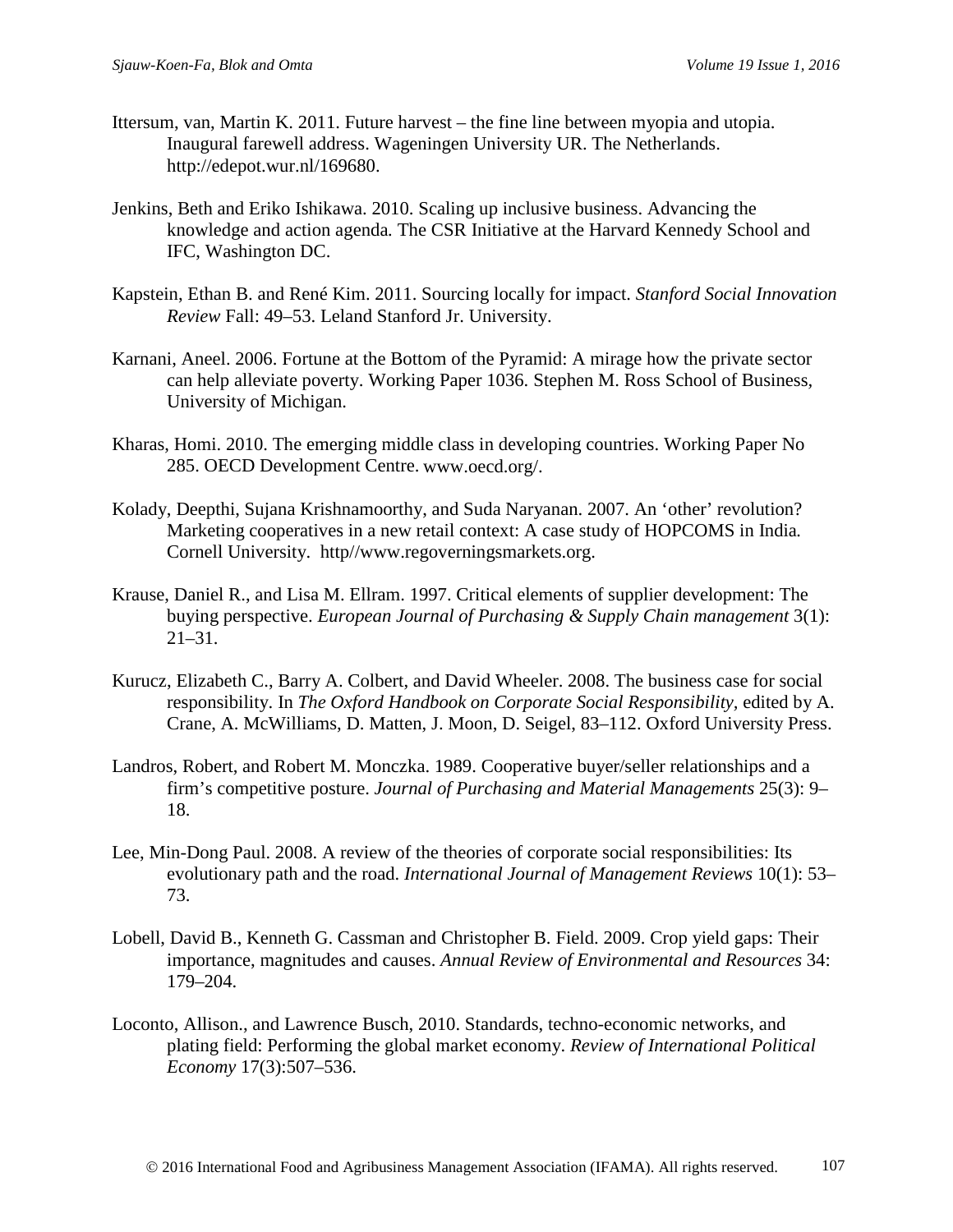- London, Ted, and Stuart Hart. 2004. Reinventing strategies for emerging markets: beyond the transnational model. *Journal of International Business Studies* 35: 350–370.
- London, Ted, Ravi Anupindi, and Sateen Sheth. 2010. Creating mutual value: Lessons learned from ventures serving base of the pyramid producers. *Journal of Business Research* 63: 582–594.
- Maignan, Isabelle, Bas Hillebrand, and Debbie McAlister. 2002. Managing socially-responsible buying: How to integrate non-economic criteria into the purchasing process. *European Management Journal* 20(6): 641–648.
- Maimbo, S., T. Saranga, and N. Strychacz. 2010. Facilitating cross-border mobile banking is Southern Africa. *Economic Premise* The World Bank. www.worldbank.org/economic premis.
- Miller, Calvin, and Linda Jones. 2010. Agricultural value chain finance: Tools and lessons. Food and Agriculture Organization of the United Nations and Practical Action Publishing, Rome and Warwickshire (UK).
- Mohamad, M.N., D.M. Julien, and J.M. Kay. 2009. 'Global Sourcing practices: the perceived importance of success factors and issues of actual implementation'. *International Journal of Logistics Research and Application* 12(5): 363–379.
- Mohr, Jakki, and Robert Spekman. 1994. Characteristics of partnership success: partnership attributes, Communication behaviour, and conflict resolution techniques. *Strategic Management Journal* 15: 135-152.
- Monczka Robert M., Kenneth J. Petersen, Robert B. Handfield, and Gary L. Ragatz. 1998. Success factors in strategic supplier alliances: The buying company perspectives. *Decision Sciences* 29(3): 553–577.
- Münkner, Hans-H. 2012. Co-operation as a Remedy in Times of Crisis. Agricultural Cooperatives in the World. Their Roles for Rural Development and Poverty Reduction, Marburg Studies on Cooperation and Cooperatives Nr. 58. European Research Institute on Cooperative Enterprises. Working Paper N. 041:12 .
- Omta, (Onno) S.W.F., and Sebastian J. Hoenen. 2012. Fundamental perspectives on supply chain management. *Journal on Chain and Networks Science* 12(3): 199–214.
- Onumah, Gideon E., Junior R. Davis, Ulrich Kleih, and Felicity J. Proctor. 2007. Empowering smallholder farmers in markets: Changing Agricultural marketing systems and innovative responses by producers organizations. ESFIM Working Paper 2. IFAD, CTA and AgriCord.
- Olsen, Mette, and Eva Boxenbaum. 2009. Bottom-of-the-Pyramid: organizational barriers to implementation. *California Management Review* 51(4): 100–125.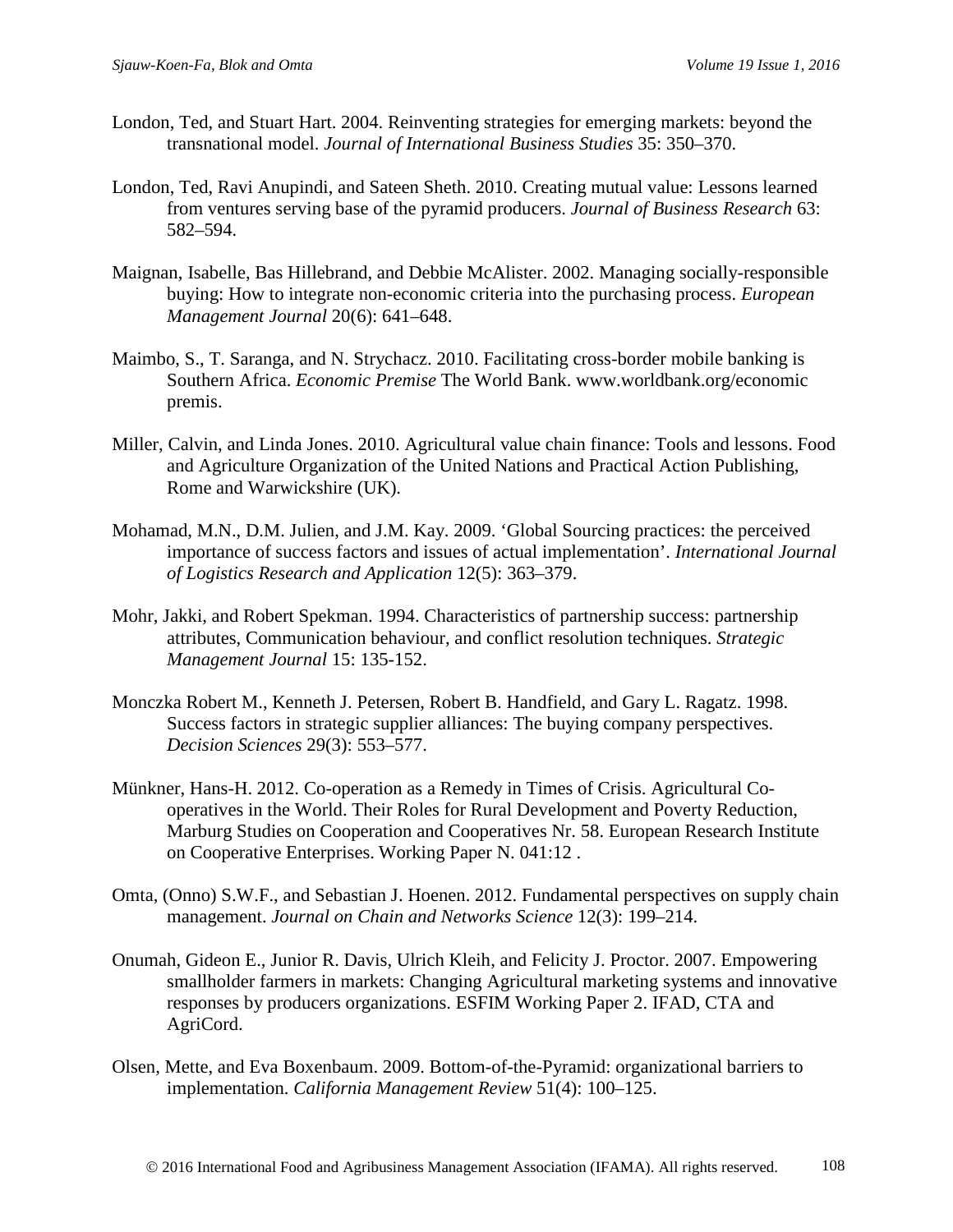- Perez-Aleman, Paola. 2012. Global standards and local knowledge building: upgrading small producers in developing countries. PNAS 109(31): 12344–12349.
- Perez-Aleman, Paola, and Marion Sandilands. 2008. Building value at the top and bottom of the global supply chain: MNC-NGO partnership and sustainability*. California Management Review* 51(1):24–49.
- Perrot, Francois. 2013. Organizational challenges of multinational corporations at the base of the pyramid: An action-research inquiry. *Ecole Polytechnique Cahier* No 2013–01, Paris. https://halshs.archives-ouvertes.fr/hal-00771299/document.
- Ponte, Stefano, and Peter Gibbon. 2005. Quality standards, conventions and the governance of global value chains. *Economy and Society* 34: 1–34.
- Porter, M.E., 1990. The competitive advantage of nations. *Harvard Business Review* (March– April).
- Porter Michael E. and Mark R. Kramer 2005. Strategy and society: The link between competitive advantage and corporate social responsibility. *Harvard Business Review* (December), Reprint: R0612D.
- Ponte, Stefano, and Peter Gibbon. 2005. Quality standards, conventions and the governance of global value chains. *Economy and Society* 34: 1–34.
- Prahalad, Coimbatore K., and Stuart L. Hart. 2002. The Fortune at the Bottom of the Pyramid, *Strategy + Business Magazine* First Quarter: (26): January 10. Booz & Company.
- Proctor, Felicity, and Larry Digal. 2008. Opportunities for small-scale producers' inclusion in dynamic markets in developing countries and transition economies: A synthesis of findings from eight country level chain-wide learning workshops. Regoverning Markets, Working Paper. International Institute for Environment and Development. London. http://pubs.iied.org/
- Reardon, Thomas, Christopher B. Barrett, Julio A. Berdegué, and Johan F.M. Swinnen. 2009. Agrifood industry transformation and small farmers in developing countries. *World Development* 37(11): 1717–1727.
- Reimann, F., M. Ehrgott, L. Kaufmann and C. Carter. 2012. Local stakeholders and local legitimacy: MNEs' social strategies in emerging economies. *Journal of International Management* 18(1):1–17.
- Reficco, Ezequiel, and Adriana Rueda. 2012. There is a fortune at the BOP: Why aren't large corporations grabbing it? *INCAE Business Review*. 2(6): 1–12. https://www.researchgate. net/publication/255725101.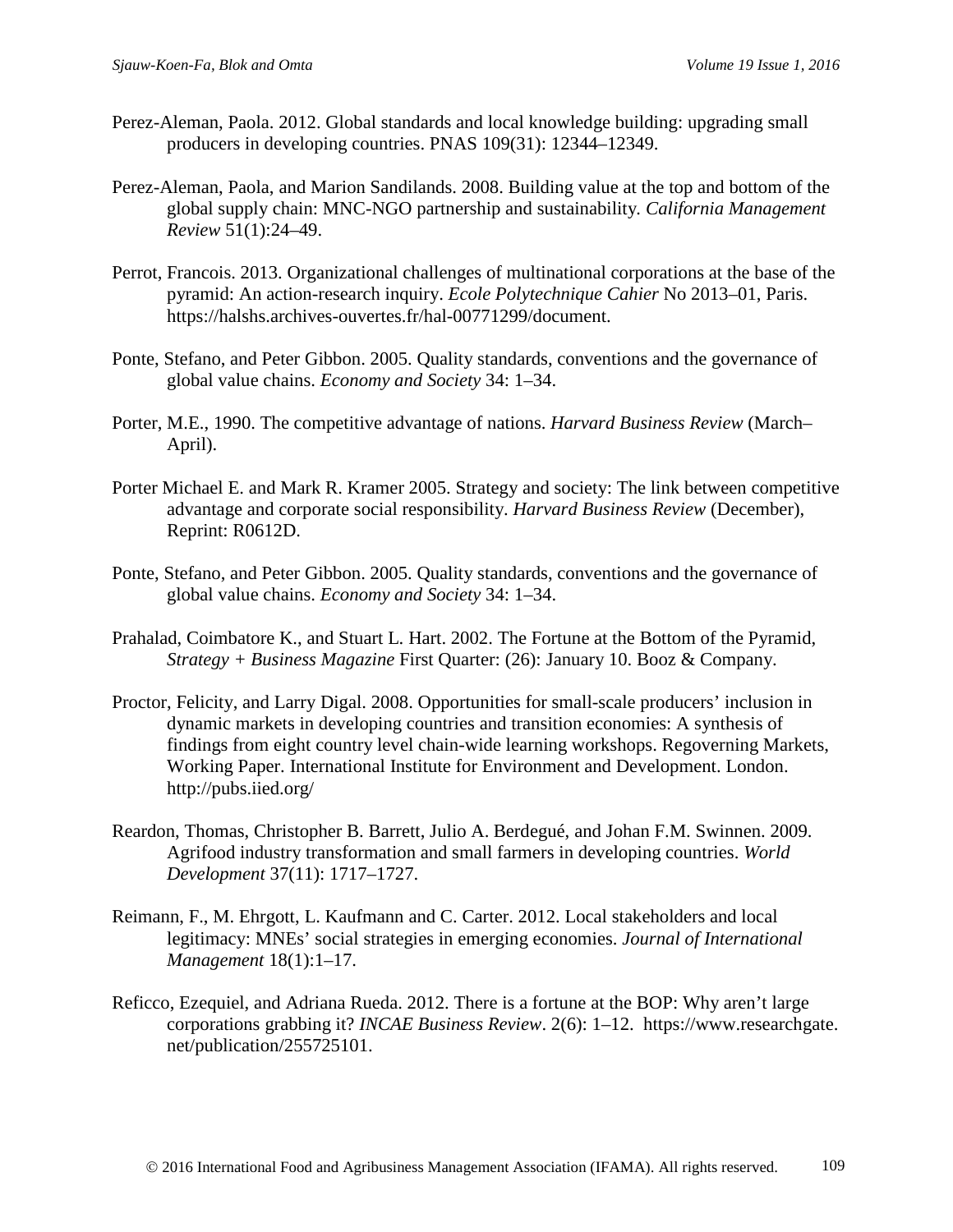- Riisgaard, Lone, Simon Bolwig, Frank Matose, Stefano Ponte, Andries du Toit, and Niels Halberg. 2010. Integrating poverty and environmental concerns into value-chain analysis: A strategic framework and practical guide. *Development Policy Review* 28 (2): 195–216.
- Rivera-Santos, Miguel, Carlos Rufin, and Ans Kolk. 2012. Bridging the institutional divide: Partnerships in subsistence markets. *Journal of Business Research* 65(12): 1721–1727.
- Rockart, John, F. 1979. Chief executives define their own data needs. *Harvard Business Review* (March–April). https://hbr.org/1979/03/chief-executives-define-their-own-data-needs.
- Rotter, Julia P., Peppi-Emilia. Airike and Cecilia Mark-Herbert. 2014. Exploring political corporate social responsibility in global supply chains. *Journal for Business Ethics* 125(4): 591-599.
- Schmidhuber, Josef, Jelle Bruinsma, and Gerold Boedeker. 2009. Capital requirements for agriculture in Developing countries to 2050. Paper presented at the FAO expert meeting on 'How to feed the world in 2050' June 24–26. Food and Agriculture Organization of the United Nations, Rome.
- Shepherd, Andrew W. 2007. Approaches to linking producers to markets. A review of experiences to date. Occasional paper 13 Agricultural management, marketing and finance. Food and Agriculture Organization of the United Nation, Rome.
- Singh, Ramendra, Madhupa Bakshi, and Prashant Mi shra. 2014. Corporate Social Responsibility: Linking Bottom of the Pyramid to Market Development. *Journal of Business Ethics* 131(2):361–373.
- Sjauw-Koen-Fa, August R. 2010.Sustainability and security of the global food supply chain. Economic Research Department of the Rabobank Group, The Netherlands. https://www.academia.edu/16331687.
- Sjauw-Koen-Fa, August R. 2012. Framework for an inclusive food strategy. Co-operatives key for smallholder inclusion into value chains. Economic Research Department of the Rabobank Group, The Netherlands. https://www.academia.edu/16332064.
- Spekman, Robert E. 1988. Strategic supplier selection: understanding long-term buyer relationships. *Business Horizons* 31(4): 75–81.
- Stevenson, G.W., and Rich Pirog. 2013. Values-based food supply chains: Strategies for agrifood enterprises-of–the-middle. http://www.cias.wisc.edu/wp-content/uploads/2013/04/ valuechainstrategiesfinal072513.pdf
- Tilburg, van, Rob, Rob van Tulder, Mara Francken, and Andrea da Rosa. 2012. Duurzaam ondernemen waarmaken: Het bedrijfskundig perspectief (Live up to sustainable business: The business perspective), Management Studies Foundation, van Gorcum, Assen, The Netherlands.